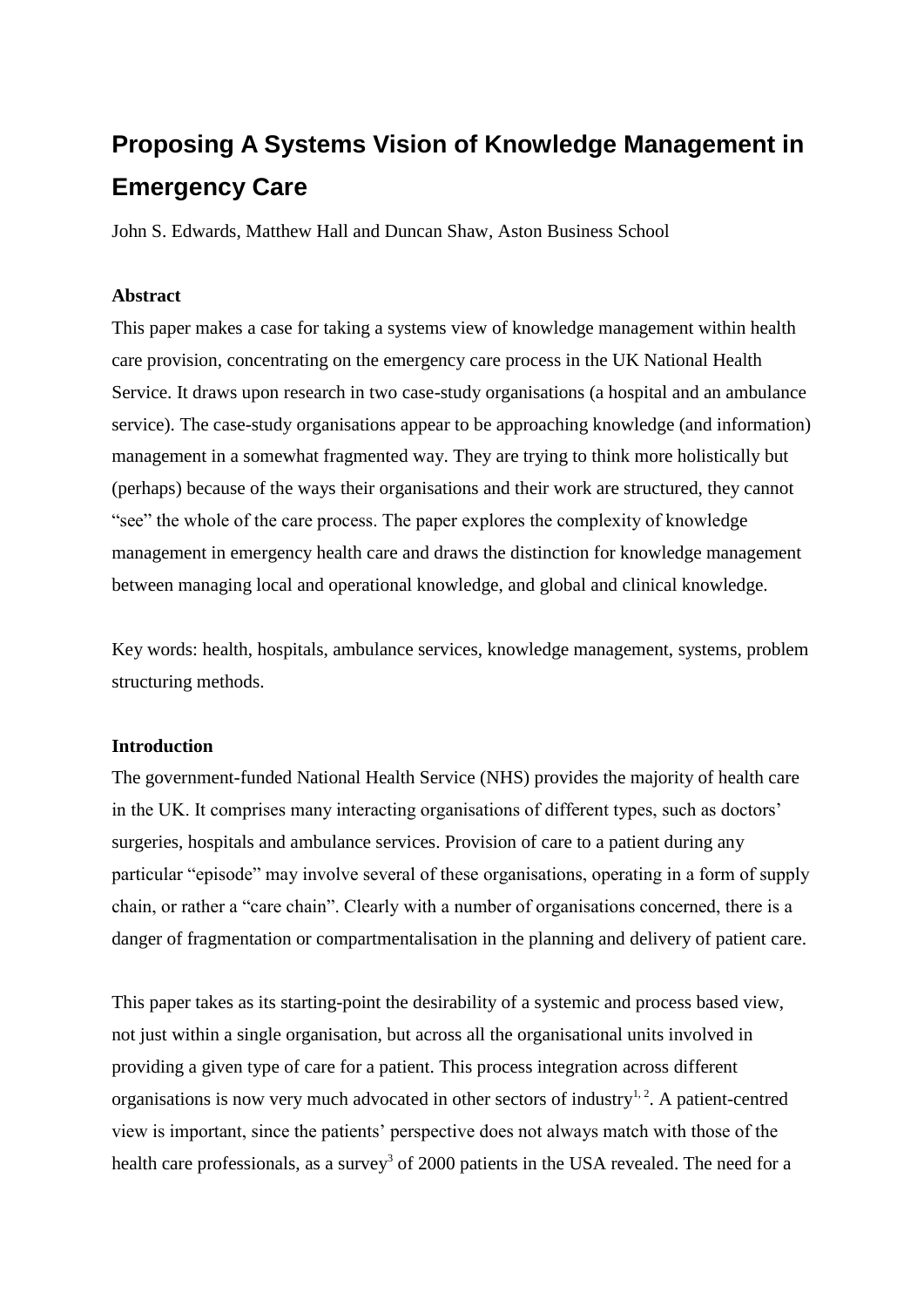patient-centred, process-orientated view has been accepted in some parts of the NHS, for example in the design of care pathways or treatment pathways involving different health care professions. However, the care pathways only cover what happens once the appropriate treatment has been determined, and are at a relatively high level. Note that a number of organisations in the UK NHS have taken a more detailed process view within the boundaries of their own organisation, for example Leicester Royal Infirmary<sup>4</sup> and St. James's Hospital Leeds<sup>5</sup>.

The paper draws upon research in two case-study organisations within the NHS. One is a hospital, and the other an ambulance service. They will be referred to as Hospital and Ambulance throughout this paper, to maintain their anonymity. These case studies are used to argue for the importance of taking a systems view of knowledge management (KM) within health care provision. The case-study organisations appear to be approaching KM in a fragmented way. They are trying to think more widely towards the "whole" but (perhaps) because of the ways their organisations and their work are structured, they cannot see the whole of the process. This paper helps in taking forward an understanding of where the process boundaries are from a knowledge management perspective in the NHS. There is a particular emphasis in the paper on the actual and potential roles of information and communication technologies (ICT) in this process. This stems from the interests of the two case-study organisations. ICT is also very high on the NHS agenda nationally at the time of writing<sup>6</sup>.

Through the case studies, the paper offers insight and help to understand how a "systems vision" might improve knowledge management in the NHS. We concentrate exclusively on what we term the 'emergency care' process in the NHS, and on the implications of this "process" for how the organisations approach knowledge management. The term emergency care is used in an effort to avoid using standard NHS terminology, which in some aspects reinforces a bounded view. Its meaning in this paper is "a patient urgently and unexpectedly requires advanced medical attention".

The paper is structured as follows. We begin by reviewing the literature on knowledge management, processes and systems, and their relevance to health care. This includes consideration of ICT in knowledge management. We go on to describe the research methodology, including the workshop methodology used and the approach to data collection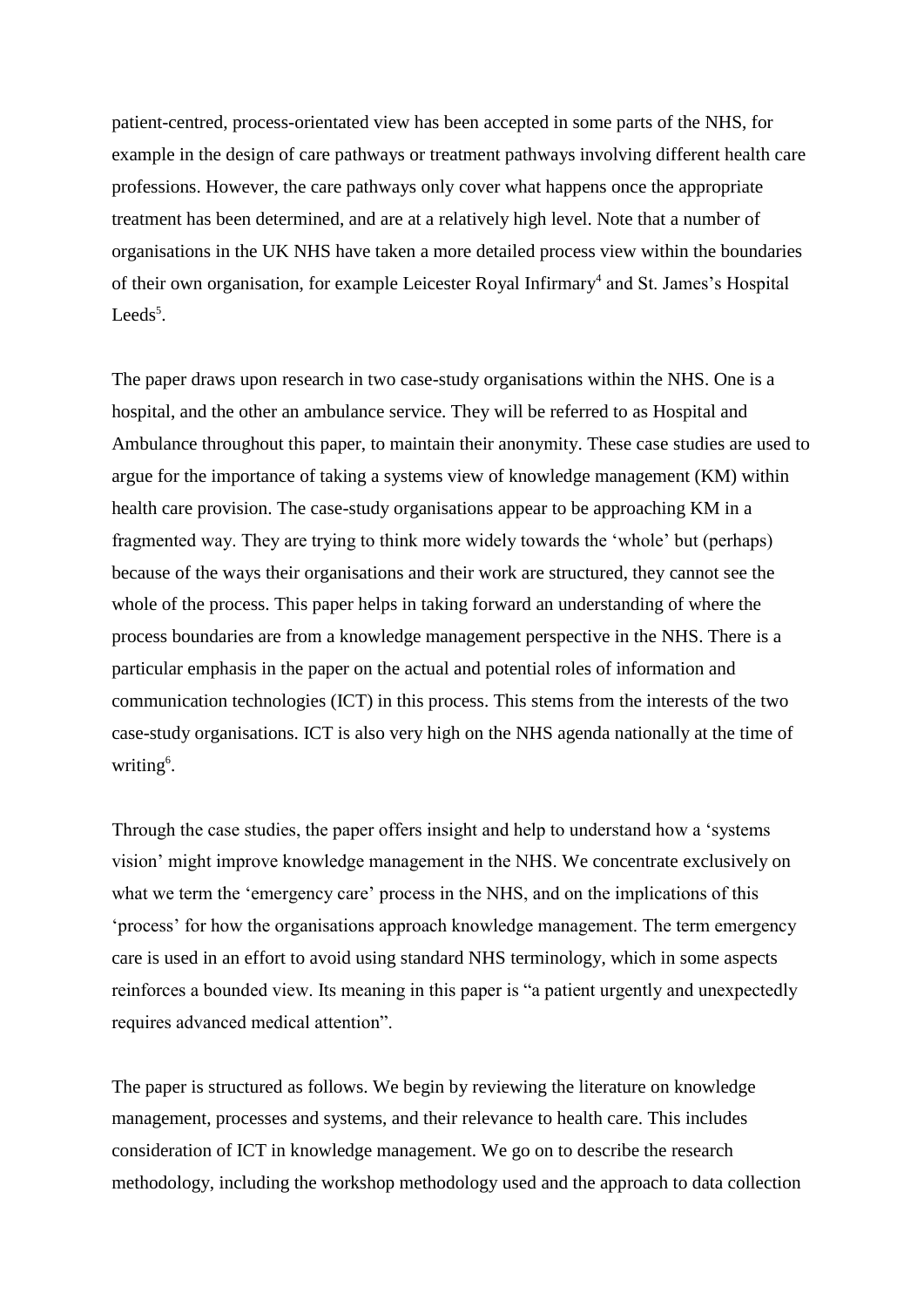and analysis. Results from the two cases, Hospital and Ambulance are presented next, followed by analysis and discussion. In this we distinguish two kinds of foci for knowledge management (local and operational knowledge, and global and clinical knowledge). Finally we offer the limitations of this work, suggestions for future research, and our conclusions.

#### **Knowledge management, processes and systems**

There is no generally agreed definition of knowledge management to be found in the literature. For the purposes of this paper, we offer the following: "supporting and achieving the creation, sharing, retention, refinement, and use of knowledge (generally in an organisational context)". This was used in structuring the workshops and analysing the data collected. Frequently, information is an essential input to a knowledge management activity, especially in an organisational context. Consideration of a knowledge management system (whether ICT-based or not) thus also normally requires consideration of information and its management. However, knowledge management is more than information management, because of the vital additional element of the "knower".

Our further discussion in this section concentrates on the role of processes and systems in knowledge management. The perspective taken in this paper is that the notions of systems and processes are complementary to each other. Both imply an holistic view, and the concept of purposeful activity directed towards some form of customer(s) or indeed victim(s). Given the organisational setting of most knowledge management, the potential for a systems view to offer a holistic approach to knowledge management seems clear. However, most reported approaches to knowledge management do not take such an approach. For example, Rubenstein-Montano et al  $<sup>7</sup>$  also advocate a systems approach to KM in their extensive study,</sup> and analyse no fewer than 26 frameworks from the literature. Their conclusion is that none of these KM frameworks meet the systemic requirements fully, in particular the lack of allowance for double-loop learning, as proposed originally by Argyris and Schön<sup>8</sup>.

More specific examples of systems or process thinking in knowledge management may be found, but relatively rarely. For example, Cuthbertson and Farrington <sup>9</sup> use Soft Systems Methodology (SSM) in KM strategy formulation, while Ferrari et al <sup>10</sup> discuss using SSM for KM in a Brazilian company. Al-Karaghouli et al  $\frac{11}{1}$ , on the other hand, use the SSM technique of rich pictures to understand knowledge requirements, but not the rest of SSM.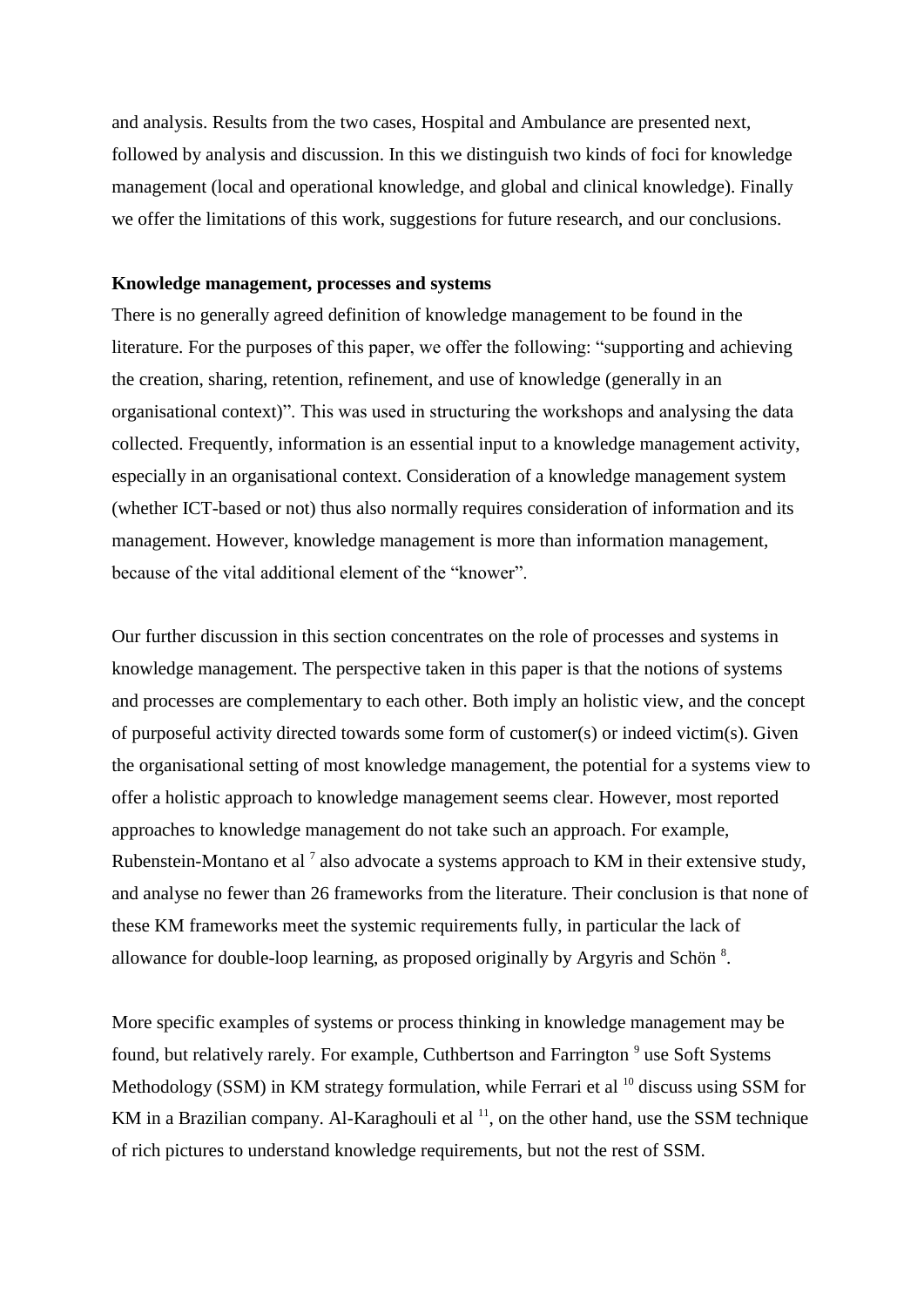Senge's work on systems thinking and organisational learning <sup>12</sup> is often cited in the knowledge management literature, but the emphasis in the citations is often more on learning than on systems. Another systems view is seen in the collection of work written from a sociotechnical systems perspective edited by Coakes et al<sup>13</sup>.

Given the relative rarity of systems approaches to knowledge management overall, it is not surprising that there are few specific examples of a systems or process approach to knowledge management in health care reported in the literature. We have found three. The first is by Reuthe & Allee  $^{14}$ , who discuss a team-based approach to providing health care, using an example of "birthing" (maternity) provision. This is designed as a patient-centred process, with the emphasis on the patient and her history rather than the specific "episode". The second is the work by Desouza<sup>15</sup>, who offers a process model for KM in hospitals. Our paper differs from both of these in that it goes beyond the boundaries of a single organisation in the health care process. The most similar to our work is the third paper, by Newell et al  $^{16}$ . This reports a knowledge management project concerning cataract surgery. The project implemented a re-designed process for the steps prior to the surgery itself, which changed the roles of different professional groups. The authors describe their approach as holistic, in that multiple professional groups worked together to design the new system, but the project did not explicitly take a systems approach, as we or Rubenstein-Montano<sup>7</sup> would characterise one.

In view of the paucity of references to knowledge management, systems and health care, we now go on to review the literature on systems in health care and knowledge management in health care separately.

#### **Systems in health care**

Beyond the context of knowledge management, the idea of taking a systems view of health care organisations is not a novel one. Indeed, various parts of the UK NHS have served as examples in the core texts on Soft Systems Methodology. These include community medicine in East Berkshire Health Authority<sup>17, 18</sup> and information systems in Huddersfield Royal Infirmary, the Royal Victoria Infirmary and Hexham General hospital, amongst others<sup>19</sup>. Lehaney, Clarke and Paul describe  $^{20}$  and evaluate  $^{21}$  the use of SSM in the construction of simulation models for a hospital outpatient department. Batalden and Splaine  $^{22}$  also advocate taking a process view of health care provision, with an emphasis on what they call the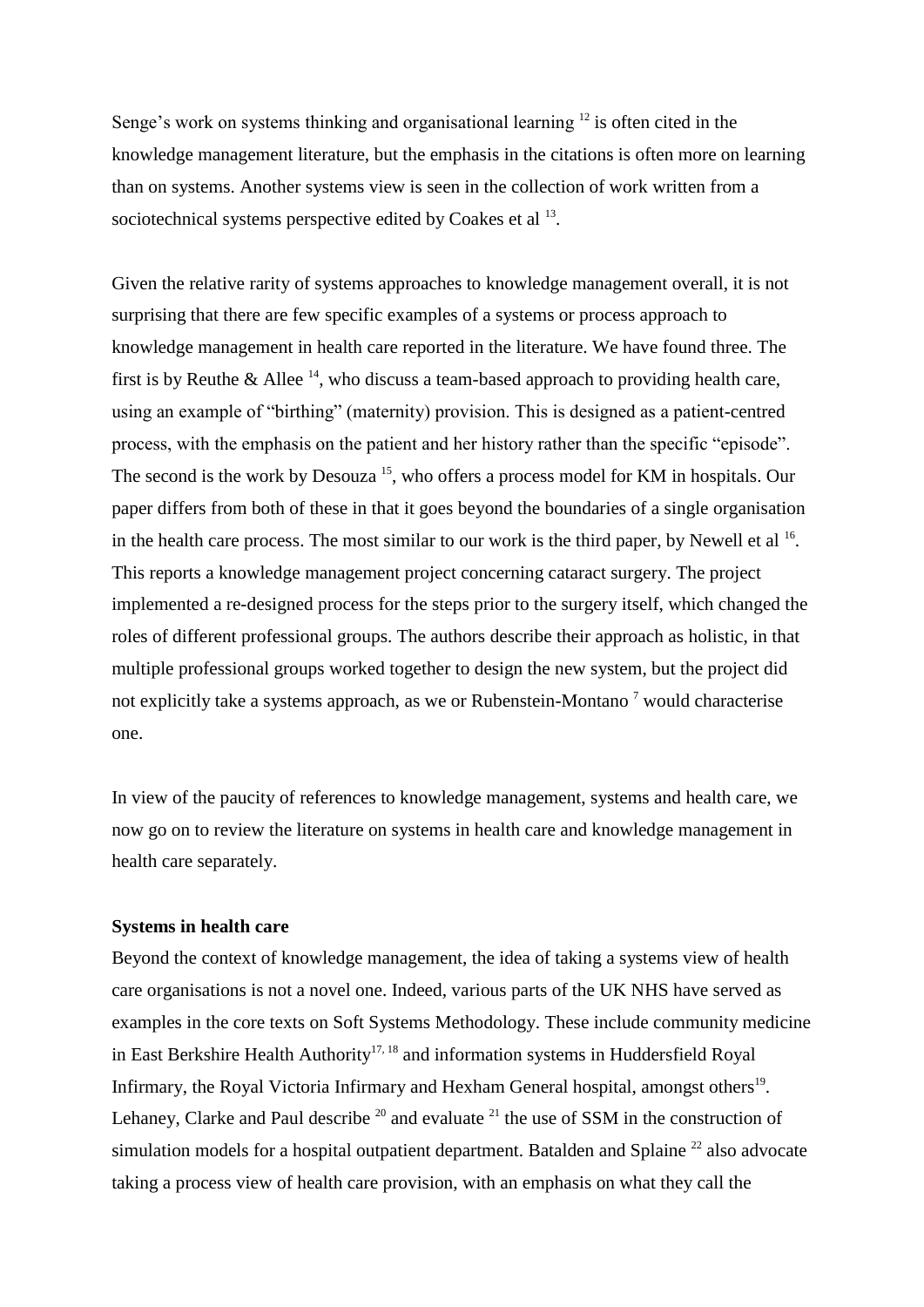microsystems level. The microsystem is the group of people actually giving care to an individual patient.

## **Knowledge management in health care**

The importance of knowledge management has been well recognised in many parts of the health sector. At the most general level, van Beveren  $^{23}$  studied the knowledge management needs of a public health care system in Australia. He concluded that specific models and techniques were needed for knowledge management in the public sector in general, and the health care sector in particular. The whole of the February 2001 issue of the journal *Topics in Health Information Management* (Volume 21, issue 3) was also devoted to knowledge management. Most of the articles were visions of future issues and possibilities rather than reports of completed projects.

There are also more specific examples. A system that checks drug prescriptions given by hospital doctors in Boston, USA was devised by Davenport & Glaser  $^{24, 25}$ . Like us, Pedersen and Larsen <sup>26</sup> look at inter-organisational KM, but their focus is on decision support, and in administration not treatment.

Within the UK NHS, the changing relationship between clinicians and managers has been a significant issue for many years. Ashburner and Fitzgerald<sup>27</sup> have looked at how these changes affect the management of expertise. The NHS National Electronic Library for Health offers a whole web site on KM [\(http://www.nelh.nhs.uk/knowledge\\_management/km1/nhs.asp#knowledge,](http://www.nelh.nhs.uk/knowledge_management/km1/nhs.asp#knowledge) accessed 10 February 2004).

KM practitioners more generally also see health as an important application area. For example, Hansen et al.<sup>28</sup> included a health care provider as one of the case studies in their widely cited paper introducing the concept of codification and personalization strategies for knowledge management.

## **ICT and knowledge management in health care**

ICT merits specific consideration because it was the focus of interest in both of our case study organisations. The role of ICT in knowledge management has been the source of much controversy in the literature. A complete range of positions may be found from that of Carter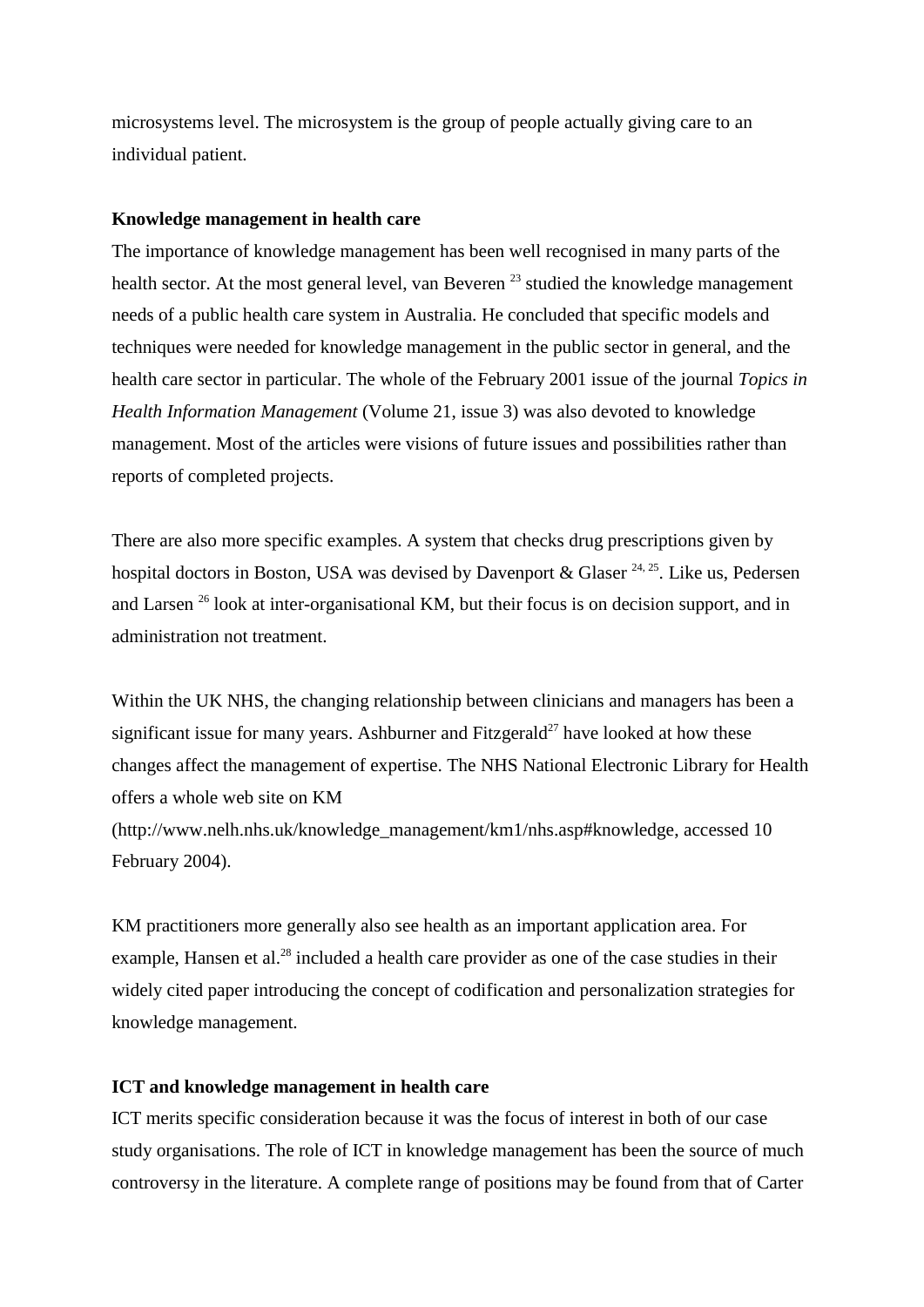$29$ , who sees technology as key to knowledge management, to that of Scarbrough and Swan  $30$ , who see ICT as a minor issue compared to aspects such as leadership and motivation. Earl <sup>31</sup> gives a good discussion of various different types of KM strategy, and the different relevance of ICT to each of them. Alavi and Leidner<sup>32</sup> review the state of the art of the use of ICT in KM, and discuss future research challenges.

There are many articles about specific ICT systems for KM in health care. For example, Forgionne and Kohli<sup>33</sup> examined the effects of ICT in the form of a management support system on health-care decision-making. Indeed, advanced ICT has been used in health care in many forms for several years, including digital imaging, videoconferencing, results messaging and expert systems<sup>34</sup>. Moreno et al. report a further use of knowledge-based systems in a hospital<sup>35</sup>. Moseley and Mead<sup>36</sup> also cover expert system based DSS. There are many other similar examples. A rather different one is the work of Standridge and Steward<sup>37</sup> who use an expert system to help build a simulation model. This is in marked contrast to the use of SSM for the same purpose mentioned earlier.

We now introduce the methodology used to investigate a systems view of knowledge management. This leads to a discussion of the two case studies.

#### **Research methodology**

Data collection on the opinions of NHS staff about knowledge management was based on computer-supported group workshops. One workshop was held for Hospital, and three for Ambulance. (The precise arrangements were the choice of the participating organisations.)

Table 1 shows the major stages in the research methodology, from the initial contact with the organisation through to analysis of data and feedback of results.

#### TAKE IN TABLE 1 ABOUT HERE

#### *Journey Making*

The methodology used to structure the group workshops is one that was initially called SODA (Strategic Options Development and Analysis)<sup>38</sup> and more recently has been renamed Journey Making, a mnemonic for JOint Understanding, Reflection, NEgotiation of strateg $Y^{39}$ .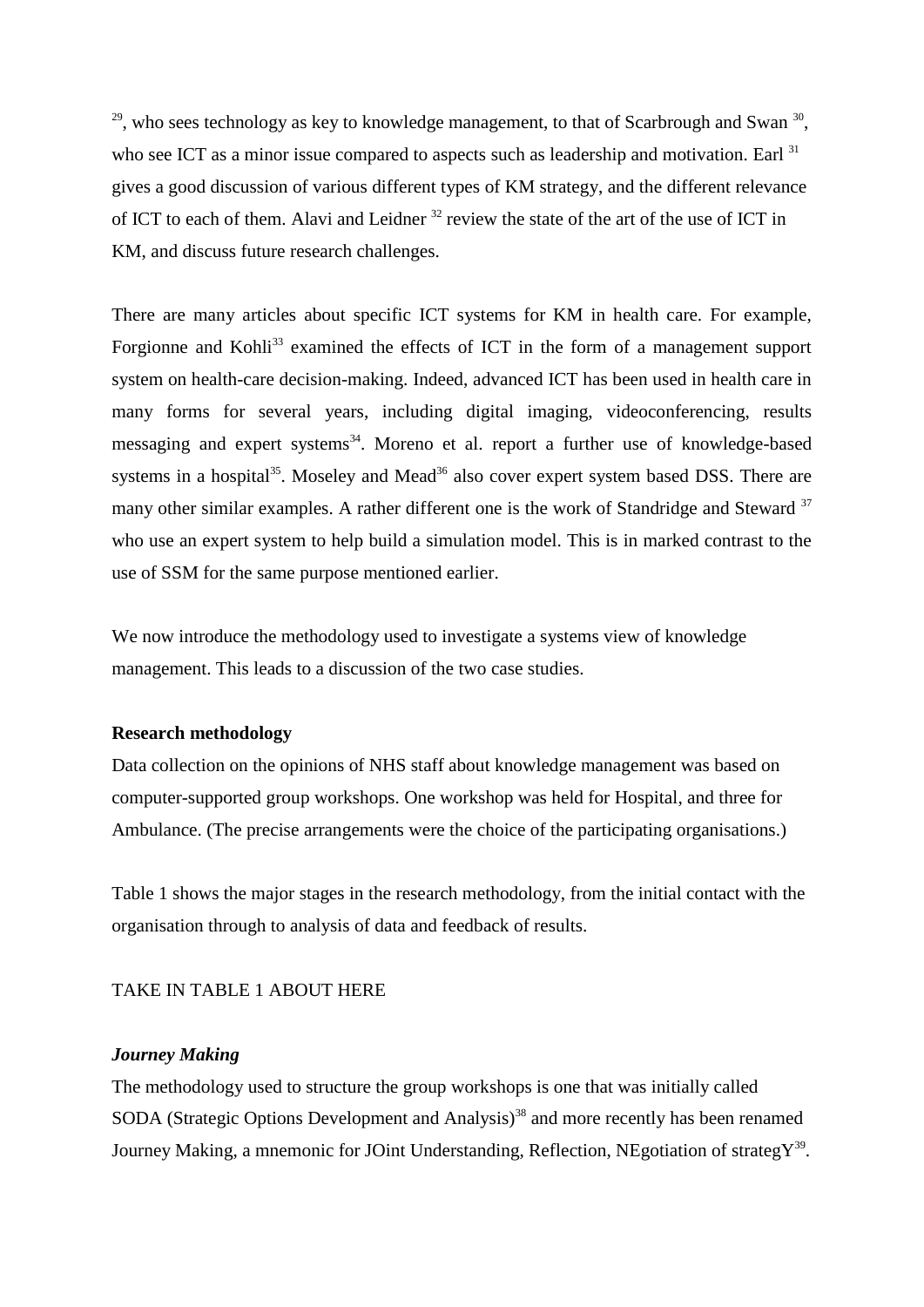An example of its prior use in the health sector is that of Roginski<sup>40</sup>, who used SODA (as it then was) in working with senior management in the NHS.

Journey Making was used because it offers groups a methodology through which they can share their individual views/perspectives/ideas of the situation – effectively surfacing the diversity of views and the complexity of the situation. Through *jointly understanding* this complexity the participants can individually and collectively *reflect on* that complexity to broaden and deepen their awareness of the issues. *Negotiation* is used to explore the legitimacy of the conflicting views and move the group members towards beginning to *jointly*  agree what are the critical issues. Through this process the group begin to identify combinations of actions to tackle the critical issues – essentially building a *strategic* plan of action.

In terms of the practical arrangements of a Journey Making workshop, each participant has access to a laptop computer which is networked, and running a brainstorming-type software, Group Explorer. In response to a particular prompt about a situation (e.g. "What knowledge management issues face your organisation?"), participants type their views into the laptop (these views can be contributed anonymously). Once participants have finished typing, all the views are shown on a large projection screen using Decision Explorer software. The facilitator assists the participants to cluster the views to make the volume of information (typically as many as 80 views) more manageable. Participants have the opportunity to read other participants' views, expand on them, critique them or identify relationships between them. Extensive group discussion about the views, the clusters, and relationships between the views then follows. (In the map, a relationship between two views is represented as an arrow linking the views.)

The benefits of a computer-supported approach are numerous<sup> $41$ </sup> and include: providing an environment in which views can be shared anonymously, encouraging a more open sharing of views<sup>42</sup>; more rapid sharing of views through all participants simultaneously sharing ideas<sup>43</sup>; sharing views without being influenced by others, i.e. having your thinking being limited by the ideas from others<sup>44</sup>; flexibility in the presentation of the views enabling participants to play with the layout of the views thus freeing their creativity<sup>45</sup>.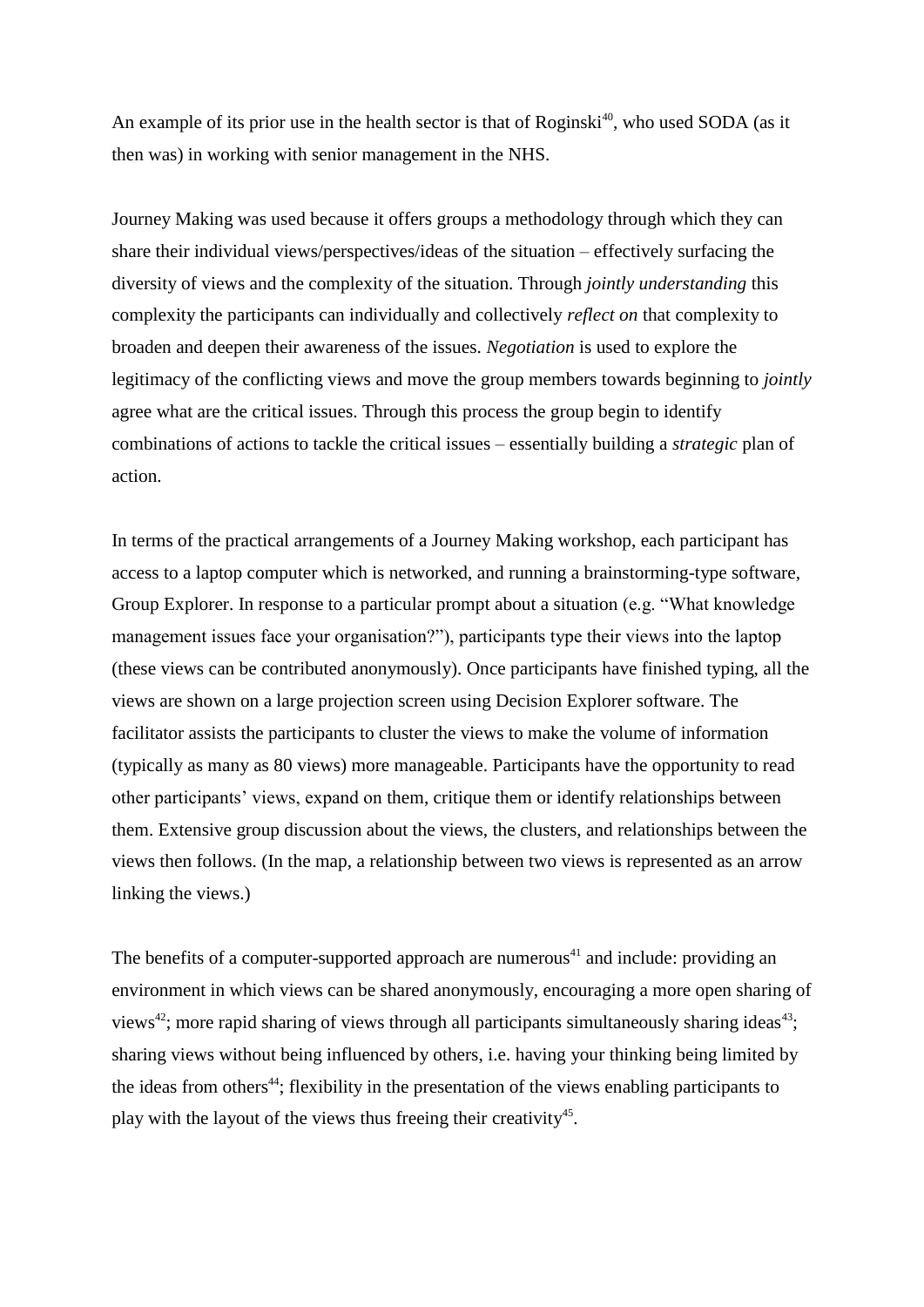## *The workshop agenda*

A Journey Making workshop is divided into a series of sessions, referred to as the agenda. An initial (flexible) agenda was agreed for each workshop – primarily to reassure all parties involved. However, the agenda actually emerged during each workshop – in that it was designed by the participants during the workshop. Each emerging item on each agenda was pursued due to the participants" belief that it would help them to achieve the declared aims of the workshop. The aims of both sets of workshops were very similar and included:

- 1. To understand what knowledge needs to be harnessed by the knowledge management system;
- 2. To design effective processes to enable the system to harness knowledge, skills and experience;
- 3. To consider the barriers to staff using the system;
- 4. To explore what are the metrics against which the system would be evaluated.

# *The research data and the analysis*

The primary tangible research output from these workshops were group maps that show the participants' views, and their interrelationships to other views, on a range of issues (see Figure 1). The maps are artefacts of the group discussion that are used by the groups to stimulate and structure their systematic consideration of the issues. As such, in this project the content of the maps was provided and validated by the participants. Thus an initial analysis and validation of the research data was done by participants during the workshop.

# TAKE IN FIGURE 1 ABOUT HERE

The initial constructs of the maps were used to inform more in-depth interpretative postworkshop analysis. For example, the maps were analysed to understand as much as possible about critical issues that were identified in the maps by the participants. This analysis, together with copies of the maps, was fed back as a final report to the workshop sponsor and the participants. This served to validate the analysis and act as further validation of the content of the maps. All recipients were invited to respond to the report.

In addition to the maps, other forms of data were collected to triangulate and enrich the findings from the maps, including: researcher observations of the group members and any side conversations which were not captured in the maps; participant feedback on the process,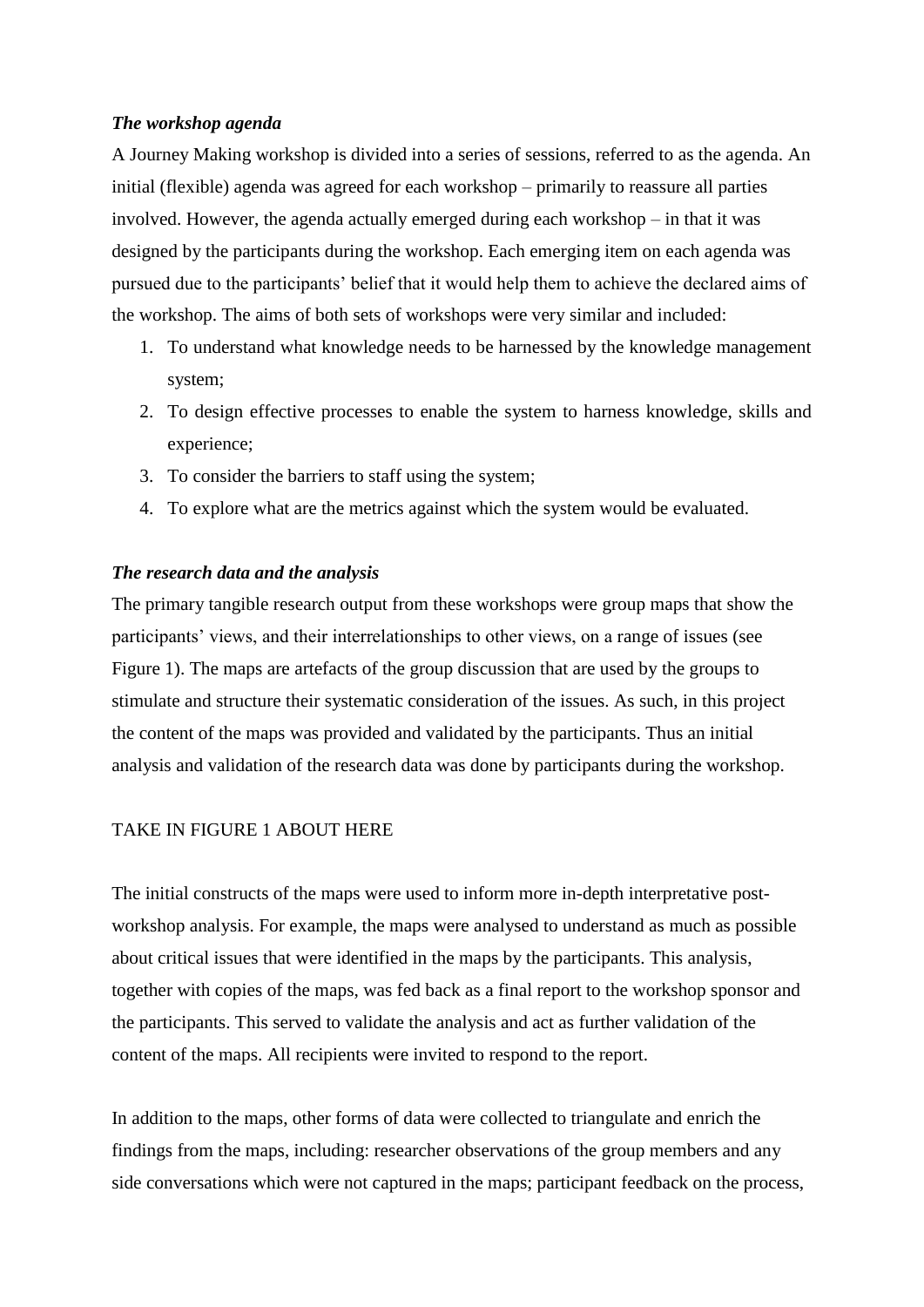collected through exit questionnaires; and sponsor feedback on the process and the outcome, collected through a post-workshop de-brief. Thus the validation of the analysis of the group discussions was four-fold: the participants; the sponsor; the researchers; the facilitator.

We include extracts from two maps for background (Figures 1 and 2). We do not discuss their detail as the focus of this paper is on the overall direction and context of the discussions, although in places we have used specific quotes (in italics).

These workshops formed part of a continuing programme of knowledge management research using this approach, the first phase results of which are reported in Edwards et al.<sup>46</sup> The Journey Making approach is highly relevant to knowledge management, because knowledge management activities are to a great extent group activities, validated and legitimised by the group context: see for example  $Scarbrought^2$  and Newell et al<sup>16</sup>. Note that we have also conducted a workshop for the whole NHS Trust of which Hospital is a part, but this concentrated on management issues, and thus is not described in detail in this paper.

## **The cases**

#### *Case 1 – Hospital*

#### *The background to the knowledge management system*

The challenges and opportunities posed by new information and communication technologies (ICT) are recognised by all stakeholders in the NHS, particularly managers and doctors as they strive to keep up with the ever growing pace of demand on the service. In Hospital, there is an ICT Committee (exact title omitted to preserve anonymity) which has the remit of overseeing the many ongoing projects and initiatives with an ICT focus. One of these is a local patient records system. The NHS Trust to which Hospital is responsible have been considering funding the development and implementation of their own patient record system to network local general practitioners (GPs), two local hospitals within the Trust, and ancillary patient support services, e.g. physiotherapists or dieticians. The aim of such a system is to allow faster and more efficient recording and sharing among users of patient information, which is consolidated in one electronic source. Doctors in this workshop called this an Electronic Patient Record, although it should be noted that this is not quite the same as the national NHS initiative with that name.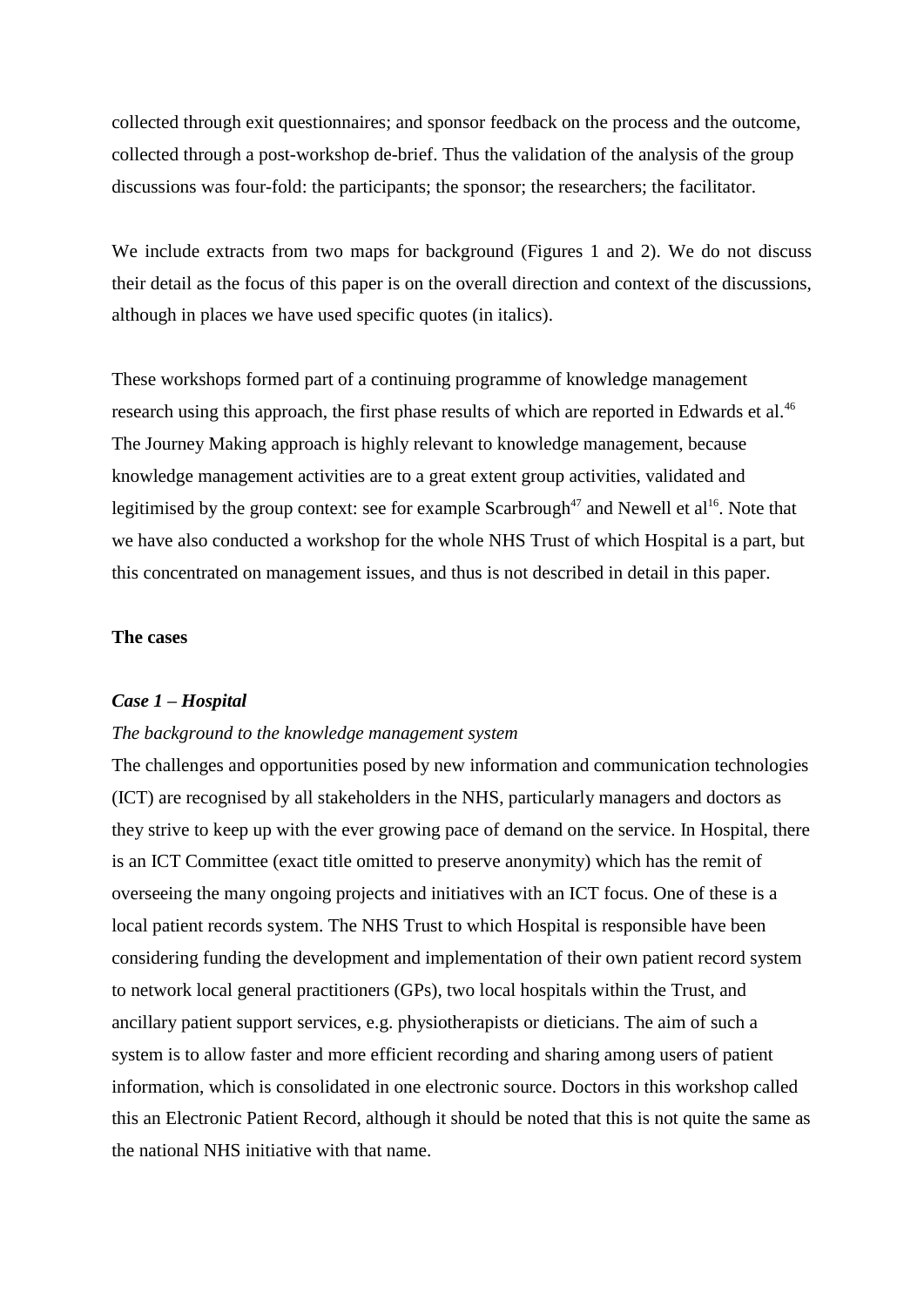#### *Positioning the workshop*

The workshop was convened in order to help scope the needs and requirements of such a local patient record to support the Hospital's Medical Assessment Unit (MAU). Staff in MAU deemed it particularly important for MAU to have an ICT system, as the history accompanying patients arriving at MAU, even though referred by their GP, is "*often extremely sketchy and inaccurate. It mostly consists of a scribbled, illegible note and a list of drugs. We sometimes (seldom) get a printed history."* Preceding the workshop there was also a realisation in Hospital's management of the need to change from the existing paper-based system of patient records. Their motivation to change was driven by repeated failures of the paper-based system, for example, missing records, unreadable handwriting, and loss of time in transferring records from the GP to the Hospital.

#### *Those involved in the workshop*

Bringing together medical staff, patient representatives and IT staff within the Hospital, the workshop was therefore an opportunity for a variety of stakeholders to help shape the design of an Electronic Patient Record system. In the event the dominant group within the workshop were the doctors and consultants: The workshop had been organised by a senior Consultant, and of the 9 core participants, 6 were doctors ranging from Junior to Consultant. Nurses were invited to participate, but none was available to attend because of staffing pressures. Also participating were one member of the Information Systems department in Hospital, and two representatives from the Patients and Carers Association. It is unsurprising, therefore, that the doctors became the dominant group in the workshop. The discussion became largely focused on doctors" clinical information and knowledge needs, and how they might make use of and interact with an Electronic Patient Record system.

#### *How a knowledge management system might help Hospital*

A key issue facing Hospital is the pressure to admit patients from MAU to the ward (or send them home) within a certain time limit. The same is also true of the Accident and Emergency (A&E) department, with a shorter time limit. For the doctors and consultants in the process, there is particular pressure to reach a correct diagnosis – of patients arriving with no medical history – within that deadline. The process involves doctors making a 'differential diagnosis' – i.e. a list of probable conditions and their treatments – during which time they may need to draw upon a range of information and knowledge sources. These include the patients themselves and their observable symptoms, GP records, results of tests, opinions of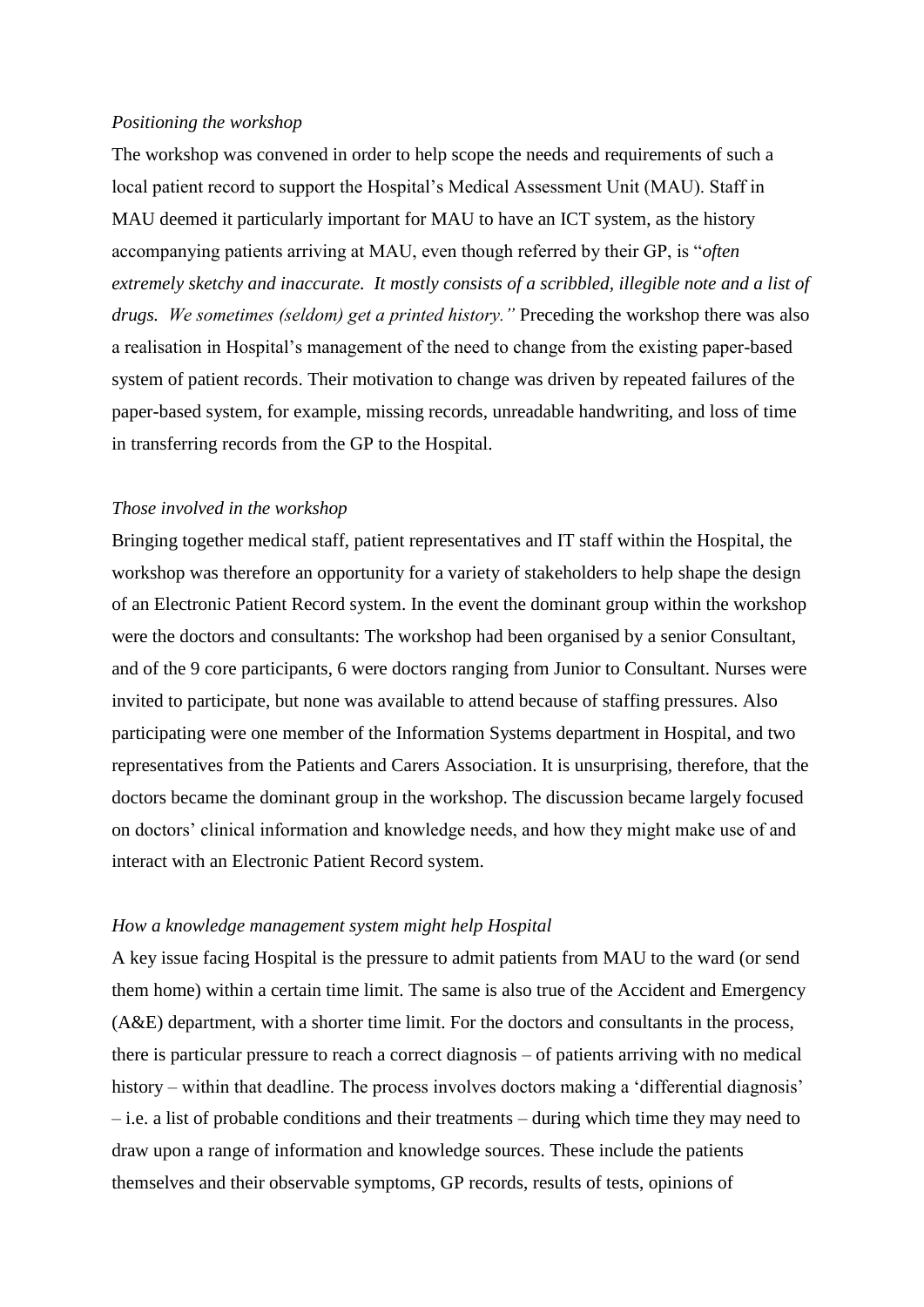colleagues, medical databases and published works from respected sources. Sources not immediately to hand have to be accessed separately, and it can be frustrating and timeconsuming waiting for paper-based records (e.g. doctors" records) to be delivered. Doctors are also under pressure to keep up with the ever-growing body of knowledge in medicine, which is becoming increasingly available online: As one doctor said, *"in order to keep up you would have to be reading all day every day."* This means that they have to consult a wide range of sources which are accessed separately in different forms, placing great strain upon their professional judgement. Doctors must decide whether to take the time to access a source that may not return any useful knowledge or information. However, as well as using knowledge and gathering information, the diagnosis also involves recording information, often in (albeit unintentionally) illegible handwriting. The current information system supporting the patient's progress from MAU to ward is therefore perceived by doctors to be unreliable and inefficient: In the words of one participant, *"the trouble with the current system is that there isn't one."*

When the discussion turned to what form their ideal system would take, participants conceived of an integrated Electronic Patient Record system, allowing both the recording of information about the patient (and generation of "paperwork") and provision of access to all information and knowledge sources needed to make a (differential) diagnosis. This would include links to ICT-systems in GP surgeries, care pathways (e.g. physiotherapy, social services), and locally or nationally established NHS protocols. There would also be the capability in the system to display exactly what they need, rather than all the information a GP has on the patient, as well as helping them to identify the information they need to know. The system would provide support for decision making, both in drilling down the differential diagnosis and helping to record the decisions made. As this system would need to be mobile and give access to the Internet, it would necessarily be ICT-based, most probably via a laptop (this was considered a more practical "diagnosis-centred" solution than another suggestion for the patient to carry a smart card). As one Consultant suggested, *"the computer makes up for us not having a perfect memory."*

#### *Users interacting with the system*

While the doctors discussed in detail what the system should be able to provide for them, and how they would like to access it, they had a less clear vision of who should be putting information into the system. Indeed, the question provoked a substantial discussion of the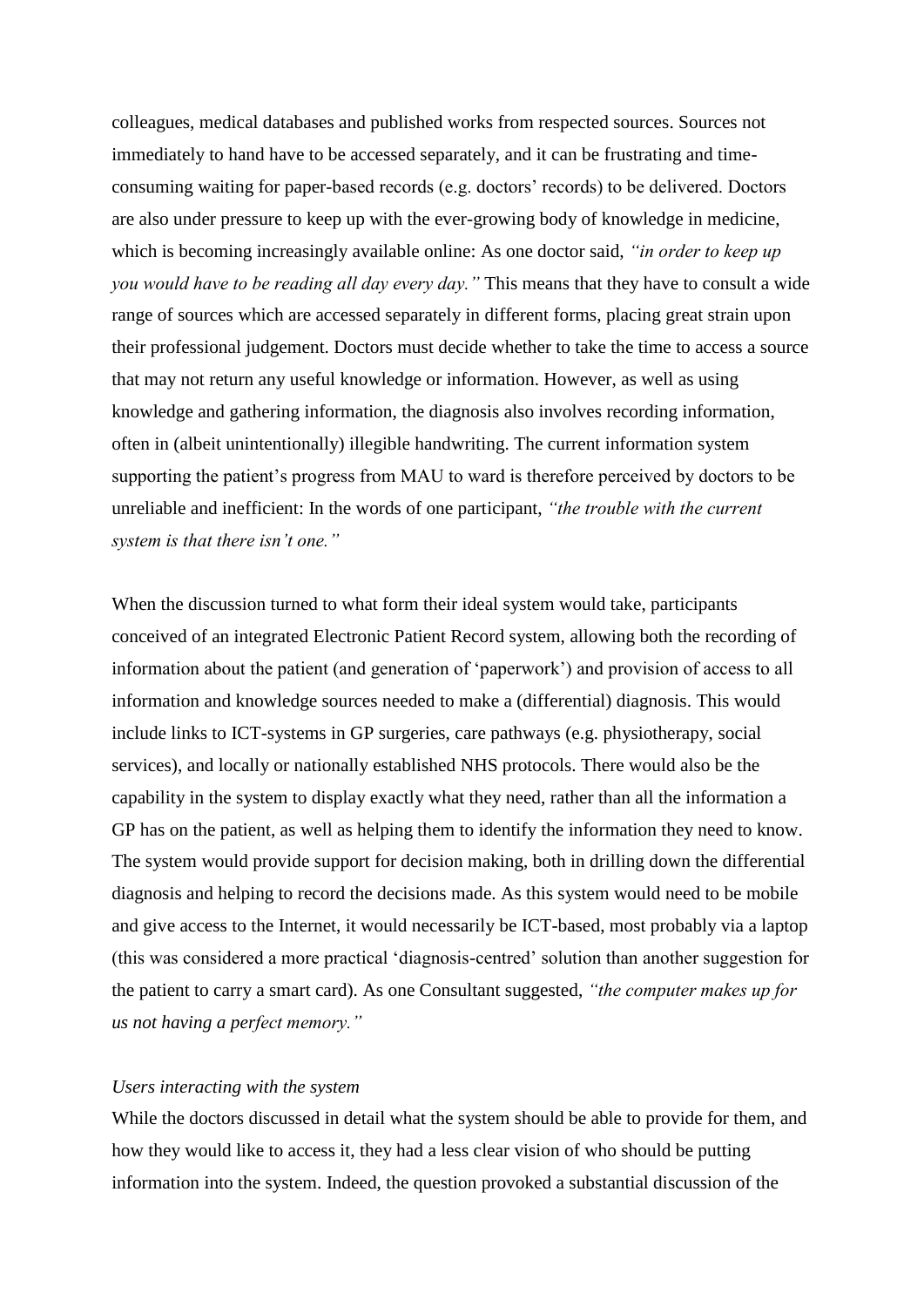perceived barriers to such an ideal system working e.g. limited time for input, whether it is the role of doctors to type up records, cultural inertia in the implementation of new working practices. It was evident that the doctors perceived the benefits of an Electronic Patient Record would make it worthwhile for them to overcome the changes to their working practices. However, their reservations were perhaps more deeply rooted in the realisation that, if such a system is to work in the way they would like, then it is not just the responsibility of doctors to be putting information into the system: They are dependent upon other groups – e.g. nurses, GP surgeries – also to be inputting information, even though the doctors may be getting more out of the system than they themselves put in.

#### *Concluding comments*

In this case the requirements were clearly defined from the perspective of the doctor's needs. The participant from Hospital's IT department was keen to warn against doctors designing their own ideal system, as there were already a number of similar ICT-based initiatives (in areas like delivery of X-ray or test results) already in the pipeline. Furthermore, the patient representatives frequently reminded doctors of a role for the patient in providing information for the decision-making process. While it was clear that the doctors were conceiving first and foremost how the Electronic Patient Record would be of help to them in reaching a diagnosis, they did nevertheless stress the importance of linking the system with other initiatives in the NHS.

Subsequent to the workshop, a pilot system linking various databases using a vortal (virtual portal) interface has been developed and implemented for use in the MAU at Hospital.

## *Case 2 – Ambulance*

## *The background to the knowledge management system*

The need to incorporate new ICT is equally pressing within Ambulance. For example, Ambulance is currently bidding for £12million funding from central government to introduce new technologies with remote links between Ambulance management, central control, local stations and mobile crews. Ambulance also has a five year ICT Strategy overarching several interlinked projects, one of which – the Knowledge and Information Management (KIM) project – is concerned with how information in Ambulance is stored, made available and reported via the Intranet platform. According to the KIM Project Initiation Document, it aims to oversee the 'ongoing development of the Intranet,' together with the implementation of a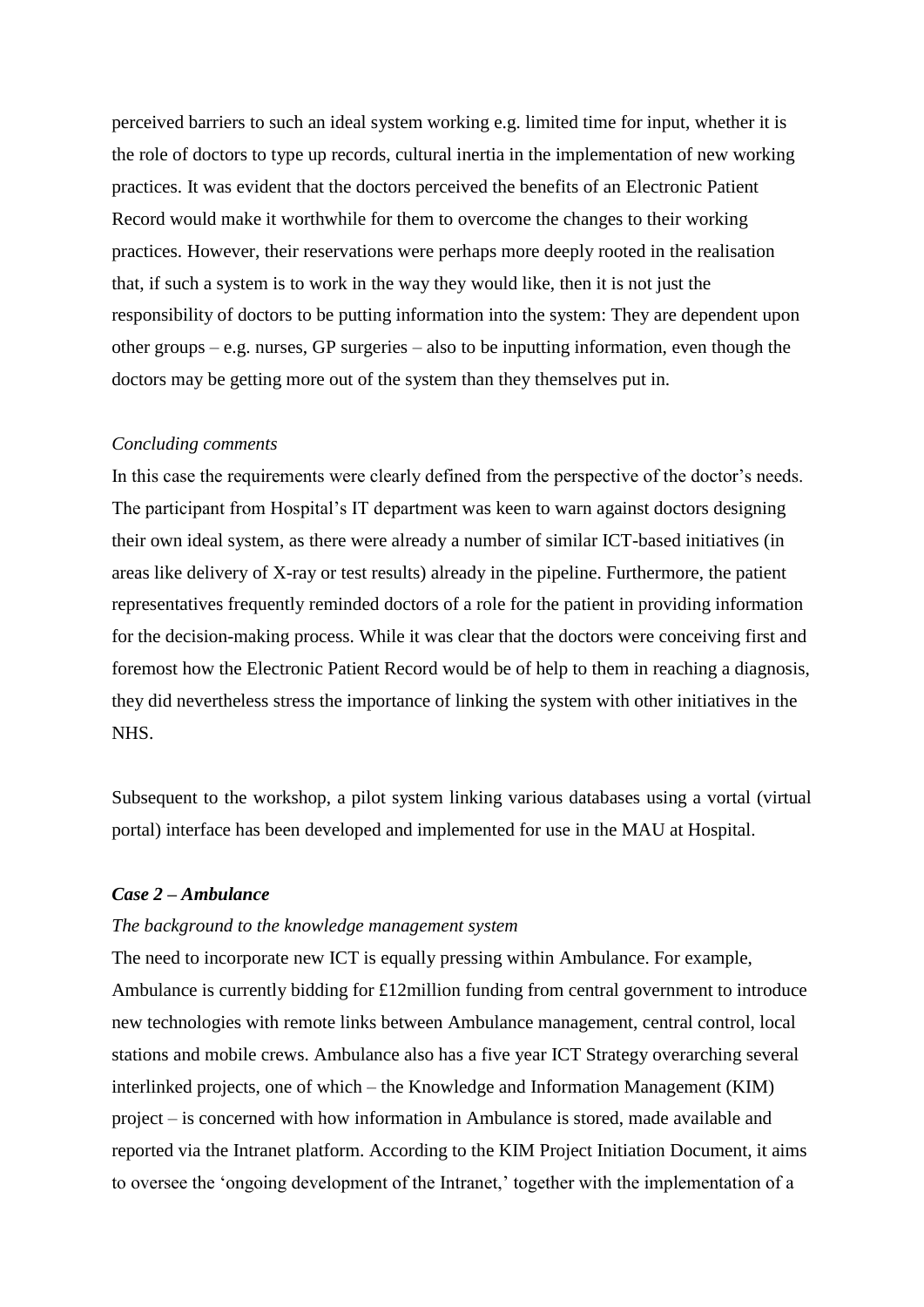"content management system" and an "enterprise reporting tool," while promoting the concept of the "paperless office."

#### *Positioning the workshop*

A key problem which the KIM project aims to address is the perception of "information overload" in the service – of too much "blanket" sending of information across the organisation, and not enough specific targeting of information to different groups. However, the project team is also keen for staff across the service to view knowledge and information needs as something they need to take a proactive part in defining for themselves. The project team had tried other ways of eliciting these needs, e.g. through the use of questionnaires, but these had achieved limited participation. Furthermore, the project is determined to promote the Intranet as a tool into which all staff proactively input information, and which is integrated into their normal working practices. It would also be intended to form a tool for knowledge management, not just information management, especially if the normal working base for the ambulance crews became the cab, rather than the ambulance station, as was intended. It was therefore decided to hold participative workshops with a cross-section of groups across the organisation.

#### *Those involved in the workshop*

A series of three, day-long workshops were run on successive days, including a total of 24 participants (6, 7 and 11 participants on each day). The intention was to include a crosssection of the entire organisation, in terms of:

- the level of the hierarchy, including all tiers from Executive Director to middle management to Ambulance Care Assistant;
- responsibilities, including centrally and locally-based staff from, patient facing divisions, the control room, fleet management, procurement, unions, and beyond;
- size of station;
- city/rural location of station;
- length of service;
- hospital and non-hospital based stations.

Since each participant in a given workshop had a different background, they could perhaps bring a unique perspective of the situation. This cross-section of the organisation also aimed to foster a sense of user involvement in the project, and define exactly what the different parties wanted to get out of Ambulance's ICT systems.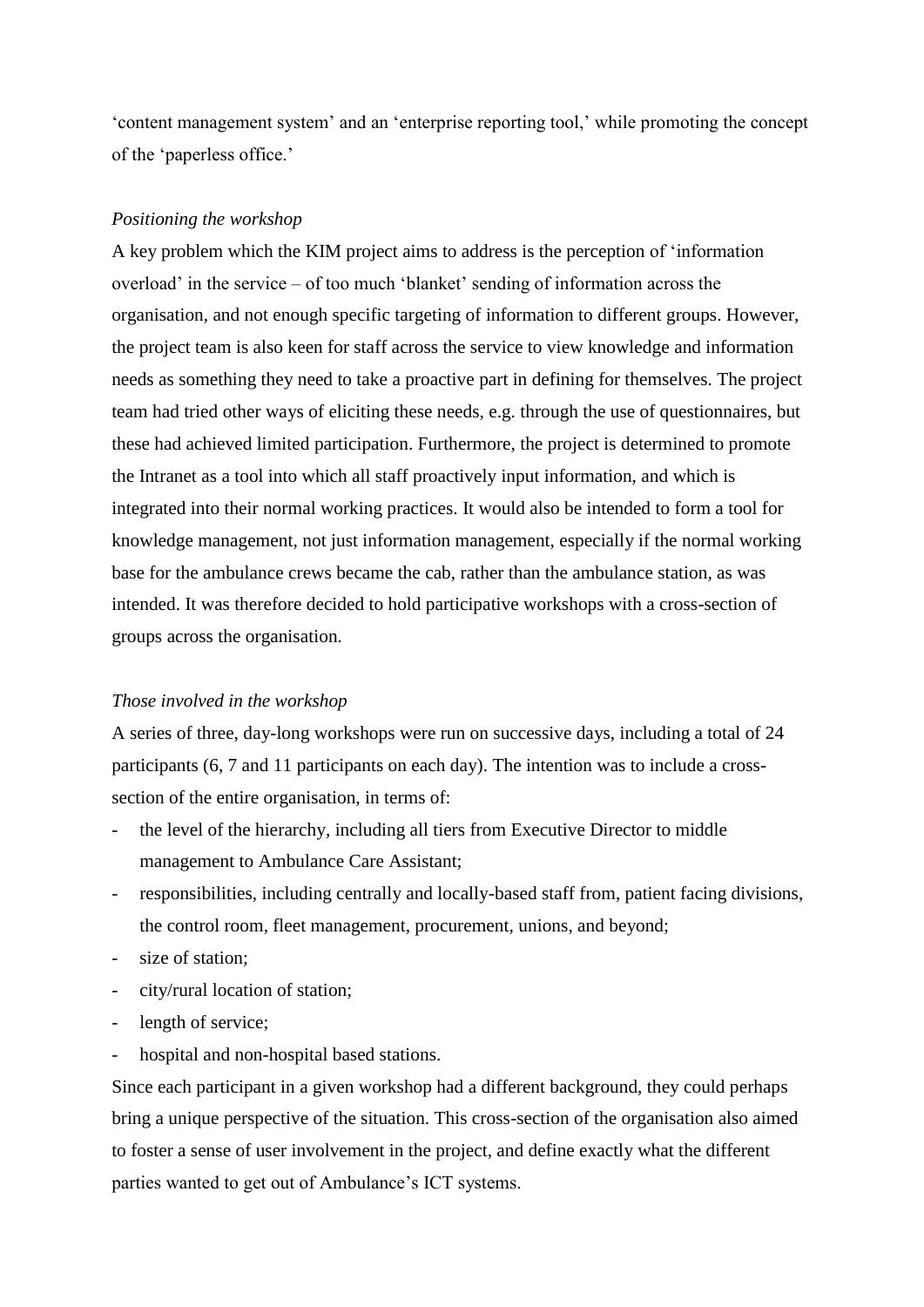#### *How a knowledge management system might help Ambulance*

This wide cross section in all three workshops made the outcomes highly eclectic in their representation of knowledge and information needs across the service. Nevertheless, each of the three workshops was similar in tone, and with similar overall views and discussions occurring. The workshop approach had sought to elicit the knowledge and information needs of participants, i.e. what knowledge informs their roles, a question which clearly involves knowing where they seek and how they access information. However, as there was a cross section of participants in each workshop, the participants were expressing a broad range of knowledge and information needs, thus giving only a general picture across the service. Discussions also became dominated by the perceived barriers to an ICT Strategy working – indeed there was a pervasive preoccupation with the difficulties of implementing cultural change in the service, which many participants said they had witnessed over the years (it is important to remember that this is an organisation with a fairly mature workforce, and where long service is the norm). In the first two workshops, participants were grappling with what they were being required to do, and this is perhaps why the familiar territory of barriers to change gave them a tangible focus.

For the third workshop, the KIM project manager (who had not been participating in the workshops, but observing from a distance) intervened to provide the group with specific direction related to the project's needs. Precise questions posed to this workshop were 'what information should be communicated to you?" and "how do you want the information communicated to you?" There was clearly an underlying view by the KIM project team that this was about defining the information which they, as managers, should be disseminating. This is also evident in the Project Initiation Document, which defines a set of "Information Requirements of the Service" explicitly stating that they are "from the perspective of providing sufficient information to support consistent decision-making and management control throughout the organisation." The information they are talking about here is predominantly that which supports their highly command and control style of managing the organisation e.g. the provision of shift and holiday rosters, and the minutes of meetings.

The workshop group was comfortable with this, as it appeared feasible within the time, deciding for themselves that it would be most productive if they concentrated on the requirements of a specific group. They settled on the information requirements of mobile cab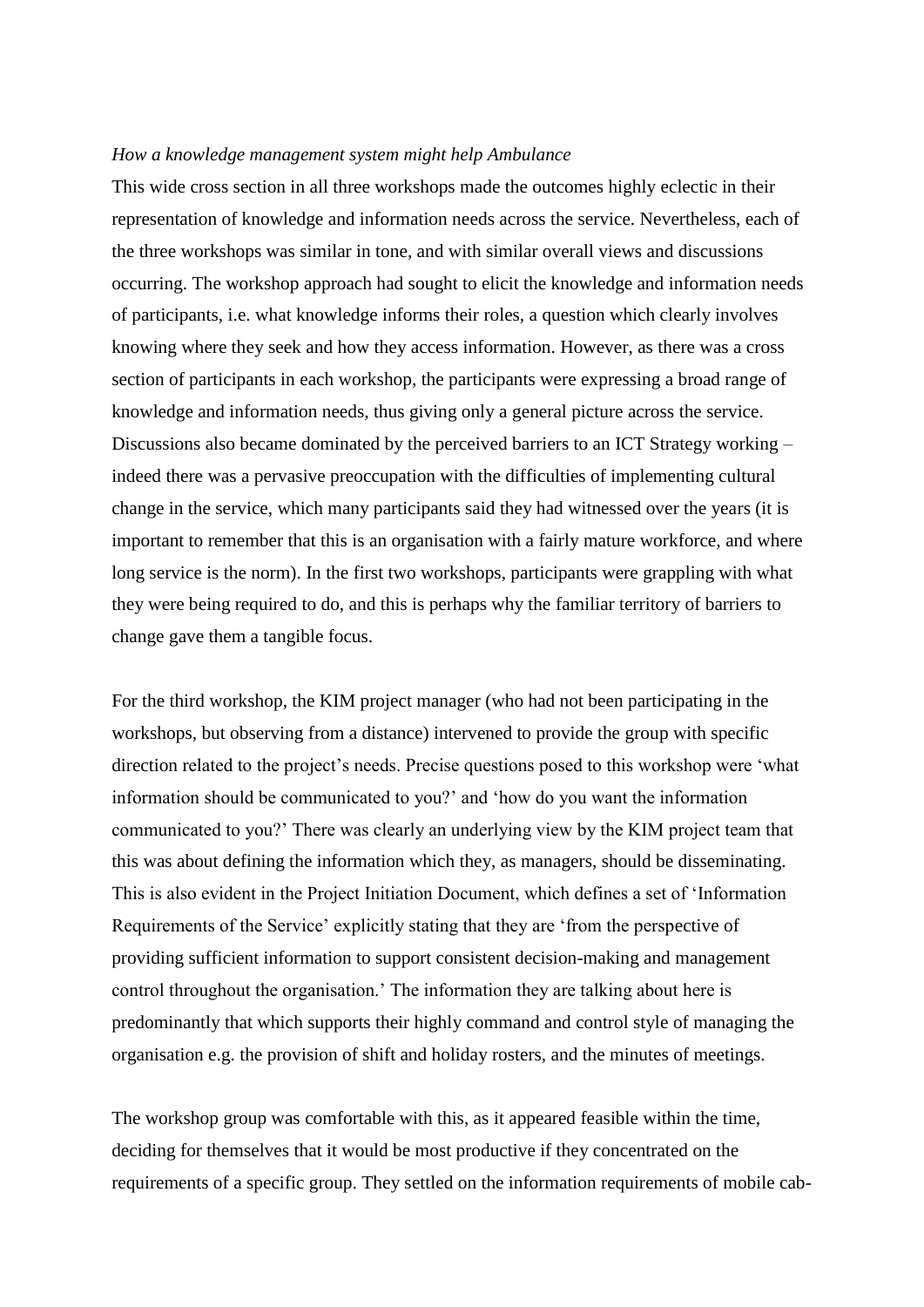based crews, which was something most participants felt they could contribute to, most having been out 'on the road' at some stage in their career. Their view of this focussed on the local operational needs of the crews – what they need in order to be able to perform their roles effectively. This varied from clinical advice such as "do not give Ms. ABC adrenaline" to staffing information and traffic details.

The issue was raised of a difference between information which crews may need to seek or "pull in" for themselves, and information which needs to be provided from management. However, the focus was predominantly on information provided from management. As the human resources director at the third workshop pointed out, there is a lot about management "doing it right", but no clear enunciation of what people believe should be the management"s role in the provision of information.

Even though each workshop took a different route, the content of discussion in each was nevertheless focused on the requirements of organisational management and control. Nonmanagement participants were also viewing their requirements in terms of what managers should provide to them.

There was some discussion in the workshops about co-operating with other NHS organisations and groups. Participants in the first workshop talked about an ongoing project to share information directly with hospitals via remote terminals in A&E departments. Participants in the first two workshops specifically stressed the desirability of "electronic patient report forms" and the need for crews to have access to these, and help with making a diagnosis, from a mobile laptop. Also, one participant in the first workshop warned of the danger that KIM might not be able to "integrate with the NHS."

#### *Concluding comments*

In Ambulance, a particular type of requirement is knowledge and information about what people are doing –for managers, what the operational people are doing, and for the operational people, what managers want i.e. the operational knowledge and information requirements. This is knowledge which is easier to make explicit and thus put in an ICT system. The deeper more tacit knowledge (e.g. how to deal with a difficult patient) is more difficult to capture and disseminate. Indeed, it was observed that some knowledge which is at present circulated by word of mouth within an ambulance station could not be put into an ICT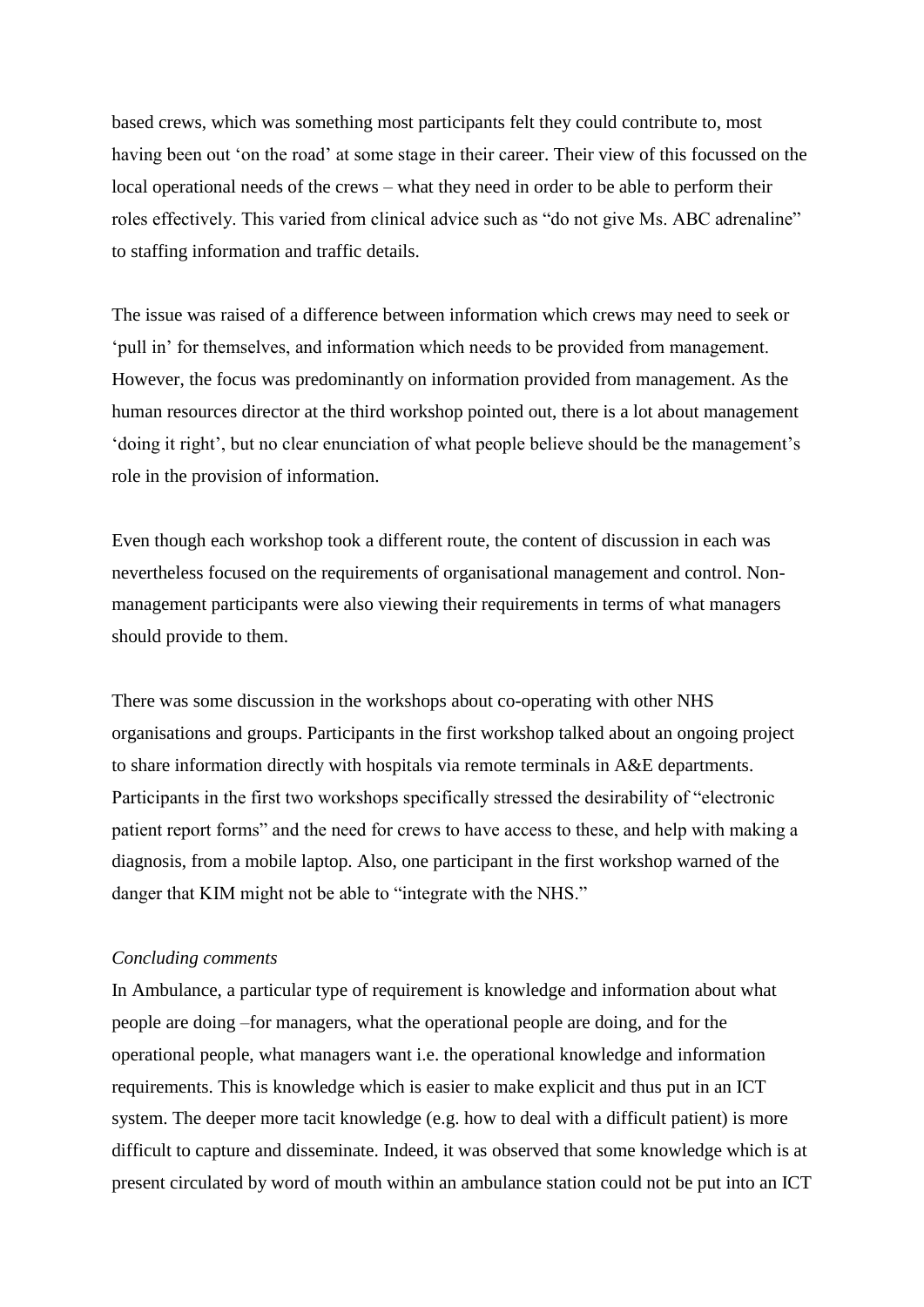system because of the Data Protection Act. For example, "beware if you have to collect Mr. XYZ; he is likely to swear and throw things at you".

#### **Analysis and discussion**

First it is important to note that both organisations are proposing ICT-based solutions to their knowledge and information management challenges, and that essentially these solutions are locally bounded. We concentrate on the local boundedness here; the issue of the extent to which ICT can actually provide such solutions is beyond the scope of this paper. The findings from both cases point to the importance of taking an holistic view of the emergency care process or "care chain" and the role of knowledge management within it.

Through the cases we can identify six parties with quite different KM needs involved at different stages in the process of providing emergency care: (1) the ambulance crews that first attend to patients, the knowledge needs of which have been explored above; (2) ambulance control that, for example, provides traffic and vehicle management knowledge support to the ambulance crews; (3) GP surgeries that request ambulances for their patients, as well as providing emergency information to, and receiving information from, hospitals; (4) nurses in A&E and MAU; (5) junior doctors in A&E and MAU; and (6) consultants in A&E and MAU. The knowledge needs of the last two parties have been explored above. However, the significant KM differences between junior doctors and consultants are of particular note. For example, a key decision for a junior doctor in A&E or MAU facing a difficult diagnosis or treatment decision in the early hours of the morning is "should I wake my senior consultant on this one"? A KM system may help here.

At present, the question of KM in the emergency care process has been approached in a fragmented way and is viewed from the narrow perspective of the organisation itself. This is not a criticism of the way Ambulance and Hospital are developing their ICT systems and grappling with the importance of knowledge management. In the absence of a coherent view of the process, the organisations inevitably develop solutions in a fragmented way. In both case studies there is certainly a recognition that there are other players up and down the care chain which it makes sense to co-operate with (e.g. Hospital talked about exchanging information with GPs, Ambulance talked about sharing information with A&E). However, as we shall go on to argue, as the participants in the chain essentially have an underlying view of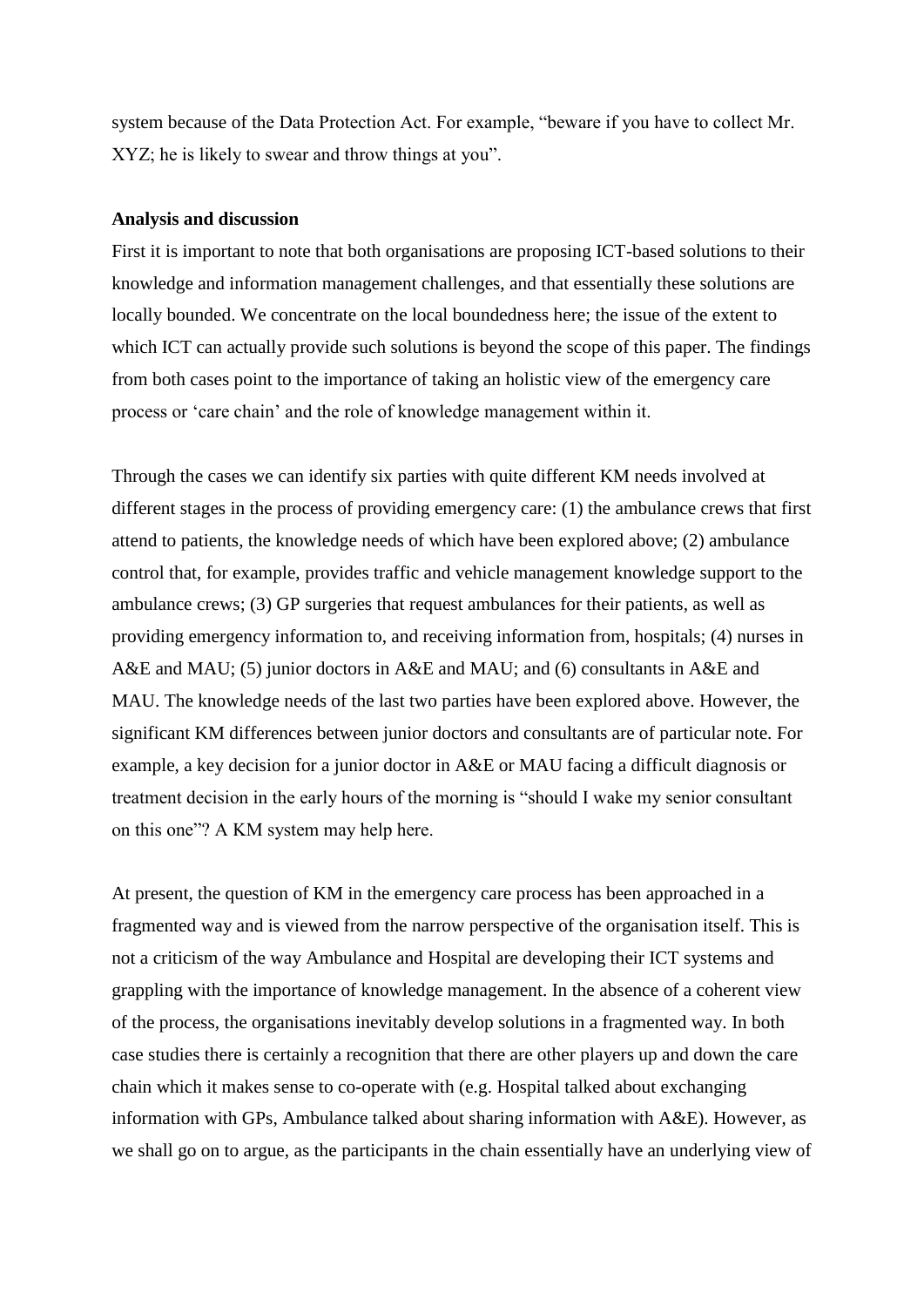information use which is locally bounded, their solutions to knowledge and information management challenges are bound to be local ones.

It is interesting how the cases differed in this respect, but nevertheless are illustrative of the same underlying approach. In the Ambulance case, questions about knowledge needed within the system, and the nature of the information which flows through it, are only viewed from the perspective of Ambulance. Furthermore there is a preoccupation in the discussion with information provision from management to Ambulance staff, and how an ICT system could be provided to support such a role. Staff generally overlook the importance and nature of what they may need to put onto such as system (which could have no immediate payoff for them), or how they should interact with the wider system. One exception to this was the desire of paramedics to use in-cab ICT to transmit a patient's cardiac rhythm to an A&E doctor to get expert immediate advice on the most appropriate treatment for the patient. Nor in Ambulance is there any widespread realisation of knowledge and information which Ambulance staff need to 'pull' in for themselves in order to do their jobs – albeit paramedics are aware of the importance of getting drug dose information for babies. These are perhaps understandable in an organisation where the relationship between management and staff is oriented toward command and control-style management, unlike Hospital. Information flow is largely discussed from the perspective of structures for management and control of the organisation, hence the remote laptops which all Ambulance crews are to have is seen as a management device.

In Hospital, on the other hand, the need for a global Electronic Patient Record system is recognised, although it is approached from the perspective of how consultants can use the system to support their own local operational knowledge needs. Although there is a strong management tier in Hospital, this is very separate from the professional sanctity of the doctors and their application of clinical knowledge. Indeed, the pilot system in Hospital referred to above has been *"programmed and delivered by clinical staff with no input or funding from managers"*. In the Hospital workshop, while the focus was on an Electronic Patient Record 'following' patients, the doctors were understandably scoping up its characteristics from the perspective of how they can use a system to gain the information and knowledge required to make a differential diagnosis. This is essentially the application of their professional knowledge, and a judgement for which often they alone will take responsibility. Their predominant perspective is of what they can pull in and use to support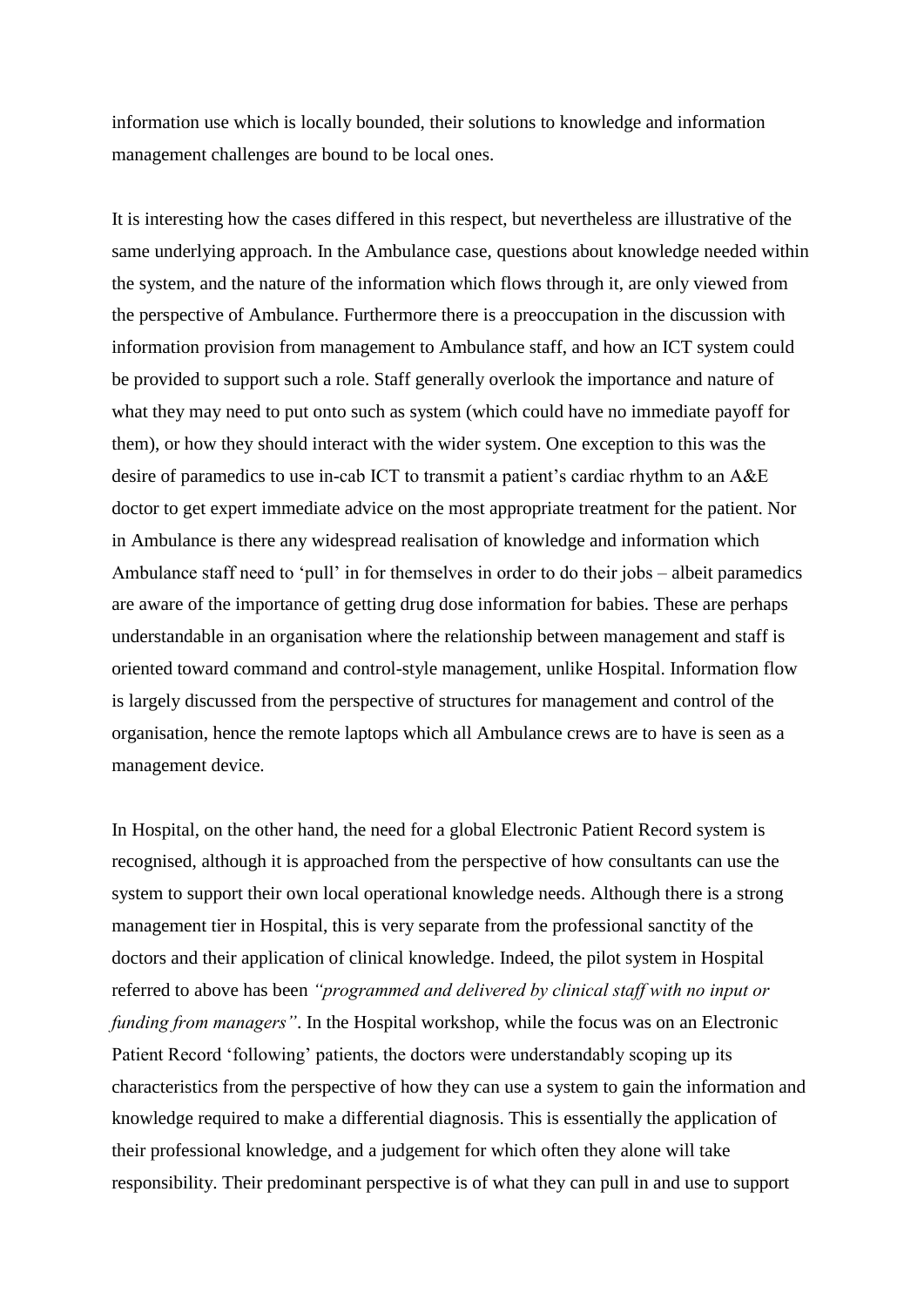them in their decision making. However, the doctors were rarely talking in terms of how they could contribute to the Patient Record, but more often talked about such input as someone else"s (often the nurse"s) responsibility.

The cases therefore point to the importance of distinguishing between what might be called a) local and operational knowledge and b) global and clinical knowledge. Note that by knowledge we mean the knowledge which participants themselves have in this process, and information is what the participants interact with. The knowledge needs to be applied to the information. (Figure 2 illustrates examples of these differences for Ambulance)

#### TAKE IN FIGURE 2 ABOUT HERE

#### *a) Local and operational knowledge*

This is the knowledge and associated information which various groups involved in the emergency care process – e.g. ambulance control staff, paramedics, consultants – need and apply in their jobs. It can be viewed from the individual perspective of how they know what to do and how to act in the operational aspects of their work. For example, in Figure 2 we identify "stock control for drugs via the cab – just in time ordering" and "infection control, cleaning logs, equipment log numbers etc database in cab" as examples of operational knowledge which is only really needed locally by paramedics. For Hospital, examples include "potentially useful drug interactions" and "previous cases with similar symptoms" as examples of local, operational knowledge for doctors. Such needs, both for knowledge and supporting information, are by nature local and context-specific and vary enormously from group to group.

## *b) Global and clinical knowledge*

This is knowledge and associated information which needs to flow along the emergency care process, which managers, doctors, nurses, ambulance staff and other health care professionals all play a part in contributing to, and which could perhaps be thought of as more generic to the system. In addition, where it is specific, it is specific to the patient rather than the staff or organisation. This might be thought of both as the accumulated clinical knowledge relating to the patient and his/her medical condition, and the perhaps more factual information about the patient such as who they are, where they live, next of kin etc. (such information may not all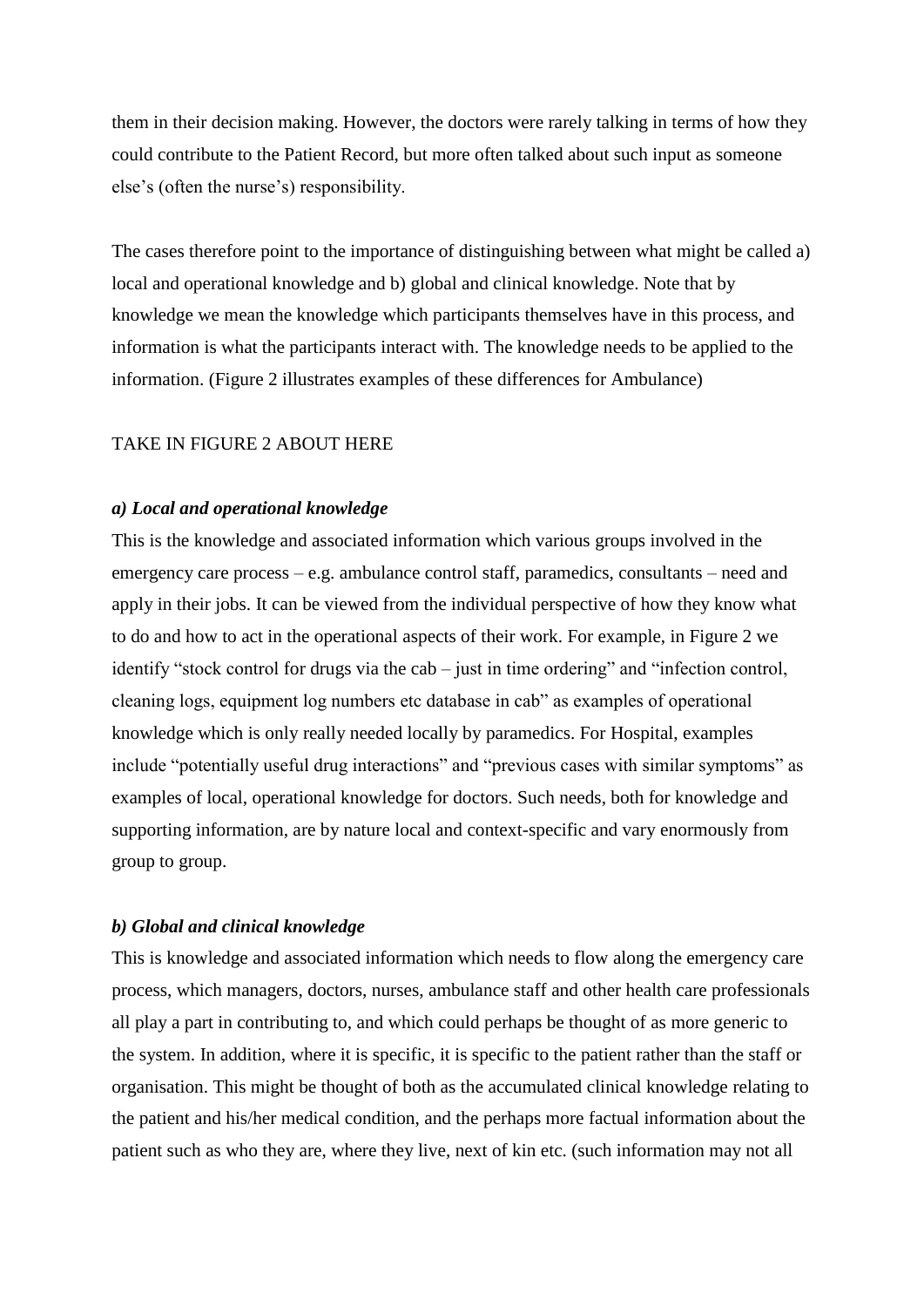need to go on an Electronic Patient Record at all, but some may also be gained directly from the patient where possible).

Thus an Electronic Patient Record should contain the sum total of both information and knowledge which has accumulated thus far in the patient's journey through the emergency care chain – e.g. symptoms diagnosed, treatments already given. This is completely distinct from say, the bodies of knowledge a doctor may need to consult in reaching a diagnosis, or the information that control gives to the ambulance about where to take the patient. The latter example falls into the local, operational category. However, the former illustrates that information and knowledge about a specific patient is not all that needs to travel along the care chain. While traffic information and bed availability might be relatively local matters, the system would also benefit by sharing knowledge about making a diagnosis along the care chain.

Both Ambulance and Hospital see a need for local and operational information and knowledge management, and for global *information* management relating to the specific patient. However, there was no explicit recognition in any of the workshops of the need for any other knowledge to be shared or transferred along the emergency care process.

#### **Limitations of this work**

This paper is limited by only two organisations being studied. However, we have had good exposure to these organisations, both through the range of individuals involved in the workshops and through meetings before and after these workshops. We recognise that it is unwise to generalise from a sample of two, but in the absence of any other studies, anecdotal evidence is that both Hospital and Ambulance are typical. The work of Newell et  $al<sup>16</sup>$ confirms the local boundedness of much NHS thinking about knowledge.

Earlier we identified six parties involved in the emergency care process that may have different KM needs. A wide cross-section of individuals from four of these parties have informed the development of the ideas presented in this paper. In the context of MAU and A&E, where patients only remain for less than two days, we conjecture that the knowledge and information needs of the nurses may not be very different from those of the doctors. Noticeable, however, is the lack of any GP surgeries informing our proposal of a systems vision for emergency health care provision. The contribution of GP surgeries to this vision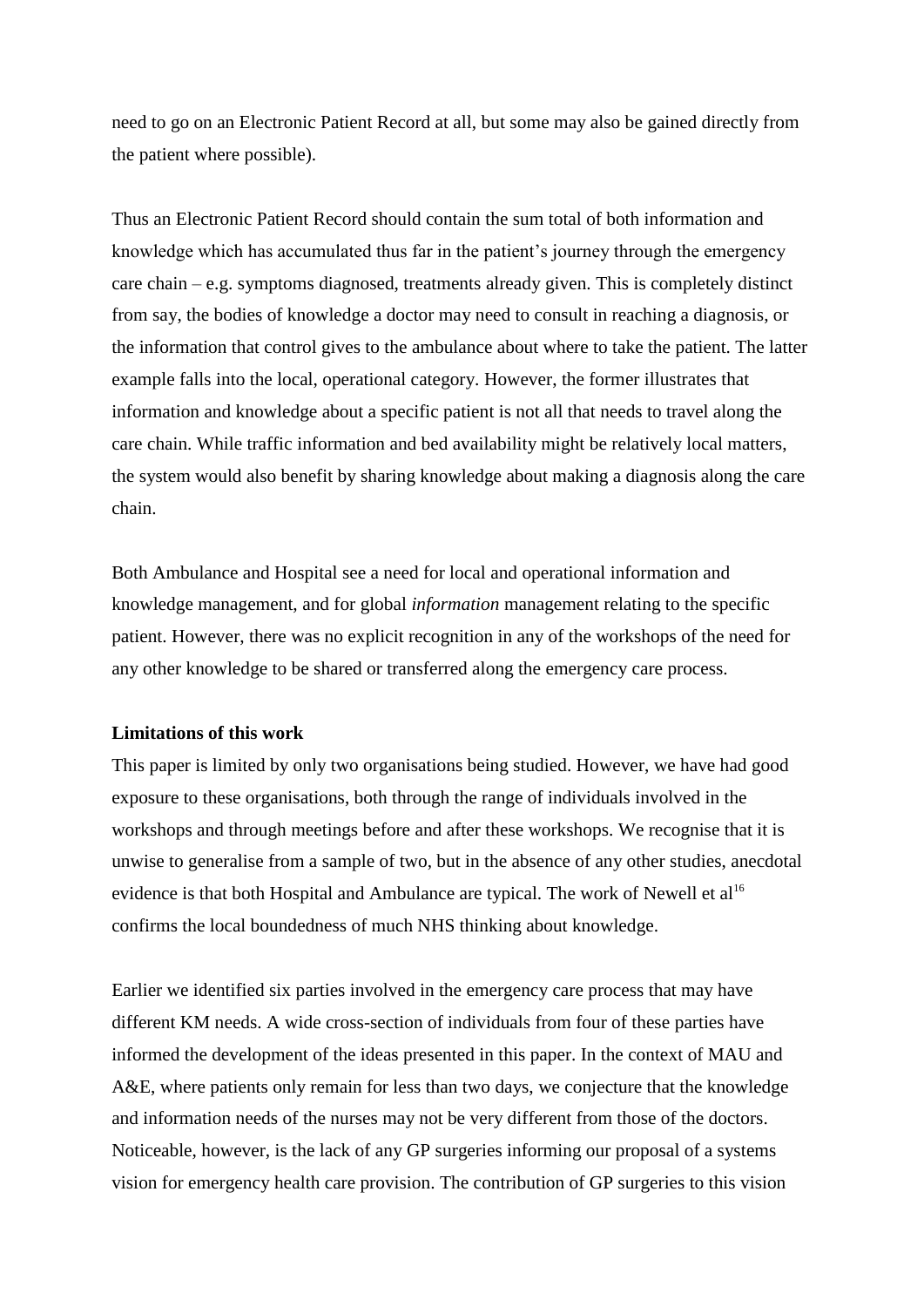has been captured from all but the individuals in the GP surgeries. To explain, information is sometimes transferred between both the GP and ambulance crews (if the ambulance crew are responding to an emergency call by a GP) and the GP and A&E/MAU (often in the form of patient up-dates from A&E/MAU to GPs). We are unable to evaluate the implications of this with confidence. It might be that the perspective of the doctors in A&E and MAU (who have most contact with GPs, and most similarity of background to them) satisfactorily represents GPs" current involvement. However, it also might be that the GPs want to take a more active role in emergency health provision, and that additional knowledge or integration into the process would facilitate this. GP surgeries increasingly use other types of health care worker, too. Further research is necessary, but we believe that a systems vision of emergency care is appropriate whatever the GPs' perspective.

## **Conclusions**

Health care is one of many areas in which ICT-based knowledge management systems are suggested as offering potential benefits. In this research, we have studied the perceptions of some of the potential "customers" of knowledge management systems relating to emergency health care. These include both those who would be hands-on users of the systems (e.g. health care professionals) and their indirect beneficiaries (e.g. patients). The care of any one patient is likely to involve many different groups of staff across several organisations, for example ambulance crews, nurses and hospital doctors. Previous studies have tended to focus on a single organisation and/or on the providers of knowledge management systems rather than their users/beneficiaries.

Our findings are that on the whole the potential users have a good appreciation of the need for better knowledge management locally, and of the need to communicate with other groups involved in emergency care. However, they do not appear to have put these two together to realise the importance of knowledge management systems applying to the whole process: to be global rather than local.

The principal contribution of this paper is therefore to explore the complexity of knowledge management in the emergency care process, and to draw an important distinction between two types and applications of knowledge: local operational knowledge and global clinical knowledge. Viewing emergency care or the care chain as one complete process or system in which many organisations play a part, brings the focus of attention to the information and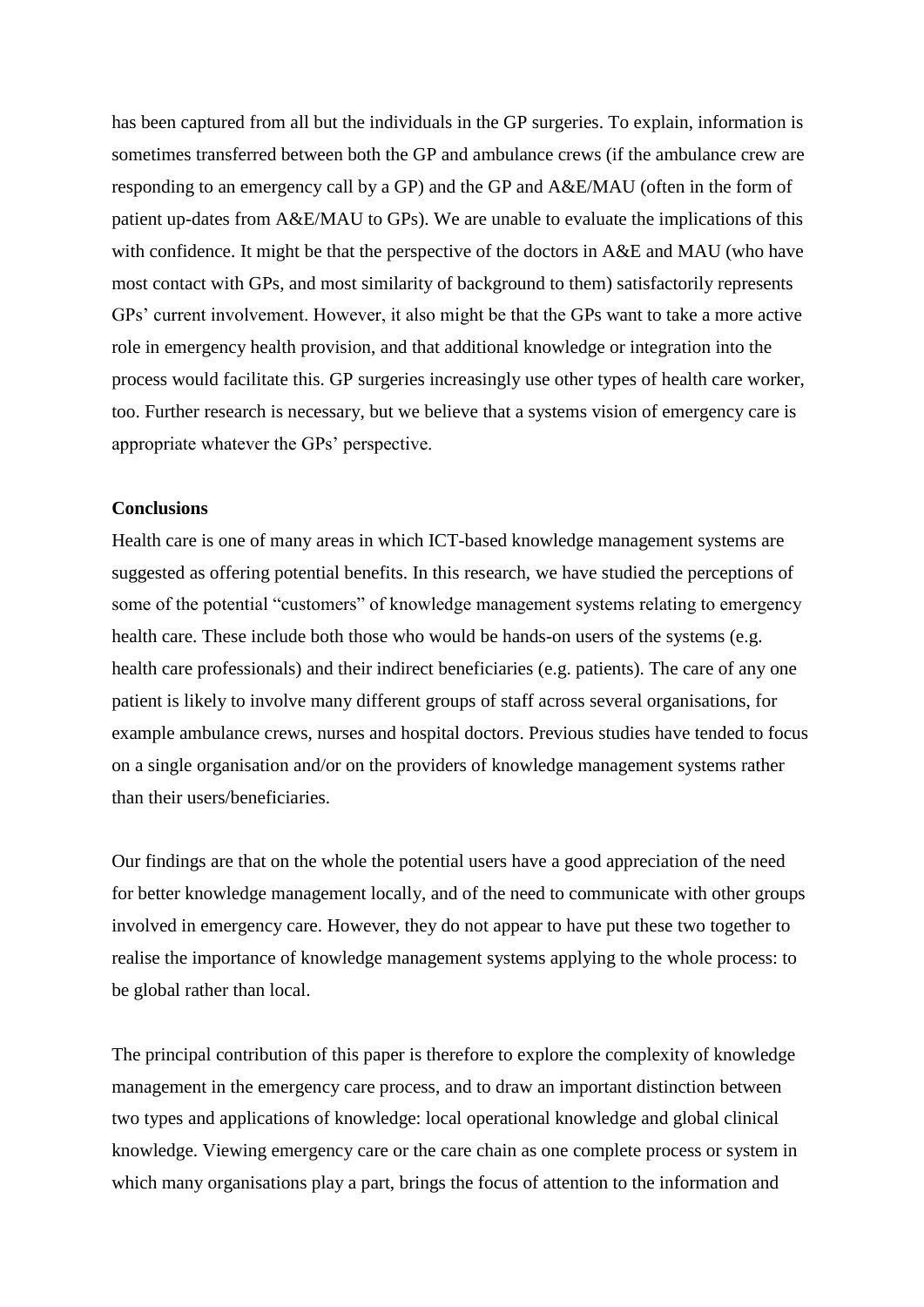knowledge which needs to flow through this process. It also illustrates how different organisations and professions both interact with and add to the information as it snowballs with the patient. If we can identify the roles of the various participants, and how they interact with information and knowledge needed in the emergency care process, this will usefully inform the requirements of a process-wide ICT system.

Of course there is a need for local solutions to address the specific operational knowledge and information needs of the various groups involved in the emergency care process. It is also understandable, given funding and governance structures, that the organisations should be attempting separate local solutions to knowledge and information management challenges. However, the important question for these organisations is how these separate local systems in the process interact with the system carrying the patient information. The Electronic Patient Record cannot be constructed as the domain of the group or organisation, but something which they all need to incorporate into their local systems. However, there is a danger that the organisations involved continue to develop different systems which then become incompatible with the systems needed to support process-wide information flow and knowledge management.

Therefore, we are arguing for a different approach to the development of knowledge management systems and their supporting information systems, including an Electronic Patient Record-type system. This is an issue which clearly cannot be solved by Hospital or Ambulance alone. The potential users have a view of knowledge and information which is locally bound, and stems predominantly from the perspective of how they can use a system to support the application of their own local operational knowledge needs. The balance between local operational knowledge and global clinical knowledge needs to be addressed before an Electronic Patient Record system could properly function. In Hospital there is an evident willingness to share this 'global view' of the NHS (this was seen both in the doctors' workshop and the management workshop not drawn upon in this paper). However, it is hard for the organisations to do this, given that the process is so fragmentary, and it will require considerable change to make it possible. Considering the issue at Primary Care Trust level may help, but this still does not cover all six interacting parties identified above.

Taking the systems view even more broadly, considerations of knowledge management in emergency care should also not be separated from those relating to non-emergency care in the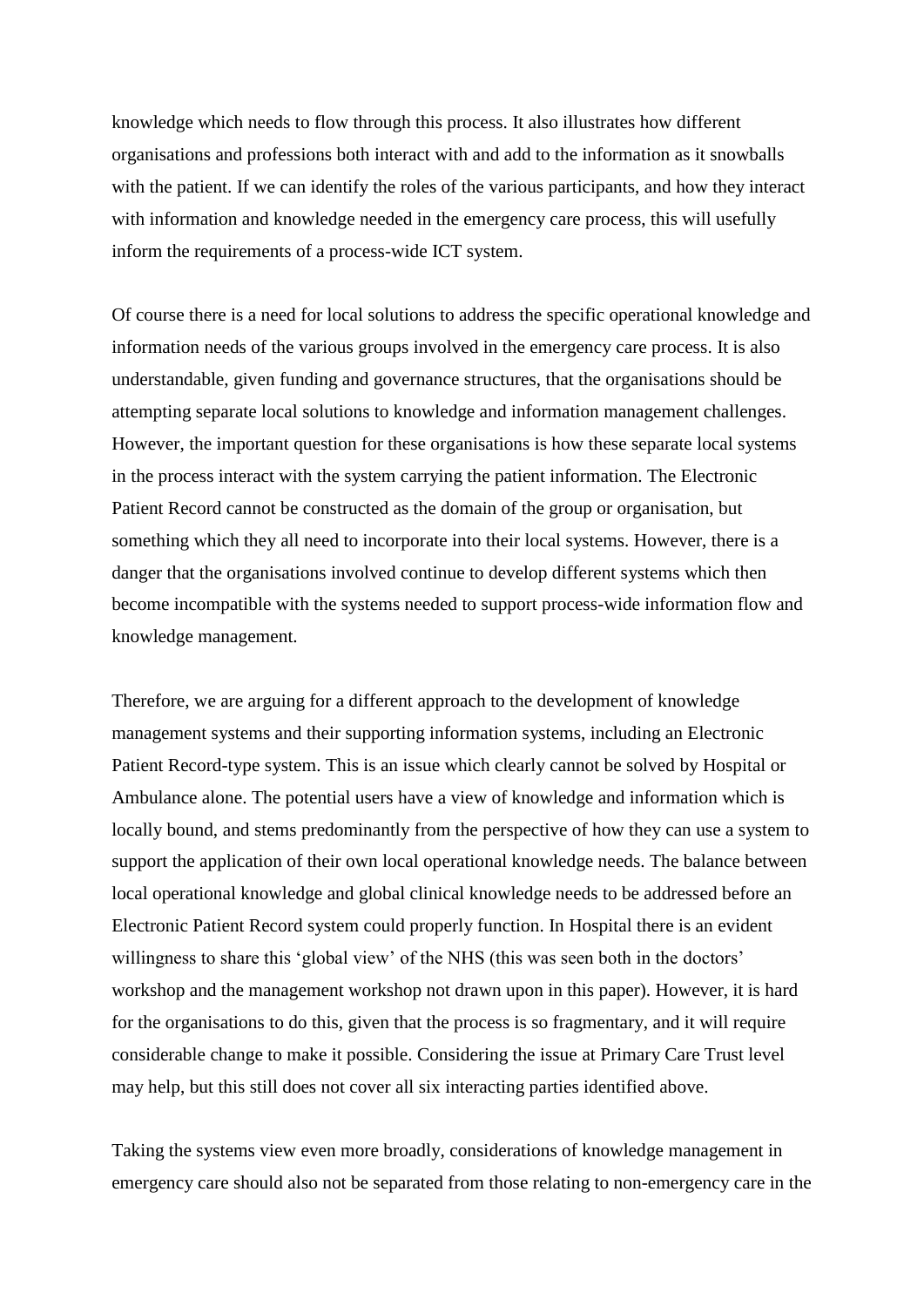same organisations. This is an even larger task, and here the needs of other health care professionals may well diverge more from those of the doctors.

From the knowledge management standpoint, the following questions therefore need to be addressed in relation to any Electronic Patient Record system. In which health care processes will the Electronic Patient Record be used? Which organisations will need to use it, which groups of staff (professional and other) within them, and when? Which information relates only to local operational knowledge, and which to global clinical knowledge?

Only when these answers are known can the scope of an Electronic Patient Record system – which in principle could range from an all-encompassing national system to one only applying for a single "episode" within a single hospital - be determined.

Knowledge management can then support the design and implementation of any system. Some of the questions which it would be able to address include: What are the user requirements of such a system regarding the input and output of information? How do operational staff use such a system across a variety of situations, for example, attending a patient on the  $30<sup>th</sup>$  floor of a high-rise building, in an Accident and Emergency department on a chaotic Saturday night, or during a very large-scale local/national emergency?

There are, therefore, many barriers to be overcome in providing better support for emergency health care. This paper helps by arguing for the importance of a systems vision for knowledge management in the NHS. Some of the barriers may be addressed by helping the NHS to view emergency care as a process necessitating the flow of patient-centred information and knowledge, to which all participants have a responsibility to contribute. Other barriers will require organisational, cultural and practical changes to be made, to enable all participants to play a full part in contributing to the ICT systems and use them to their maximum advantage. The relationship between managers, clinical and other NHS staff is an important element in this. It was very different in the two cases we have described. Much of this cultural change will need to focus on the willingness of participants to share their knowledge. However, it is clear that they are at present far from being able to exchange even information in the emergency care process, so it seems a long way away before all participants will be able to effectively share their knowledge along the chain for the ultimate benefit of the patient.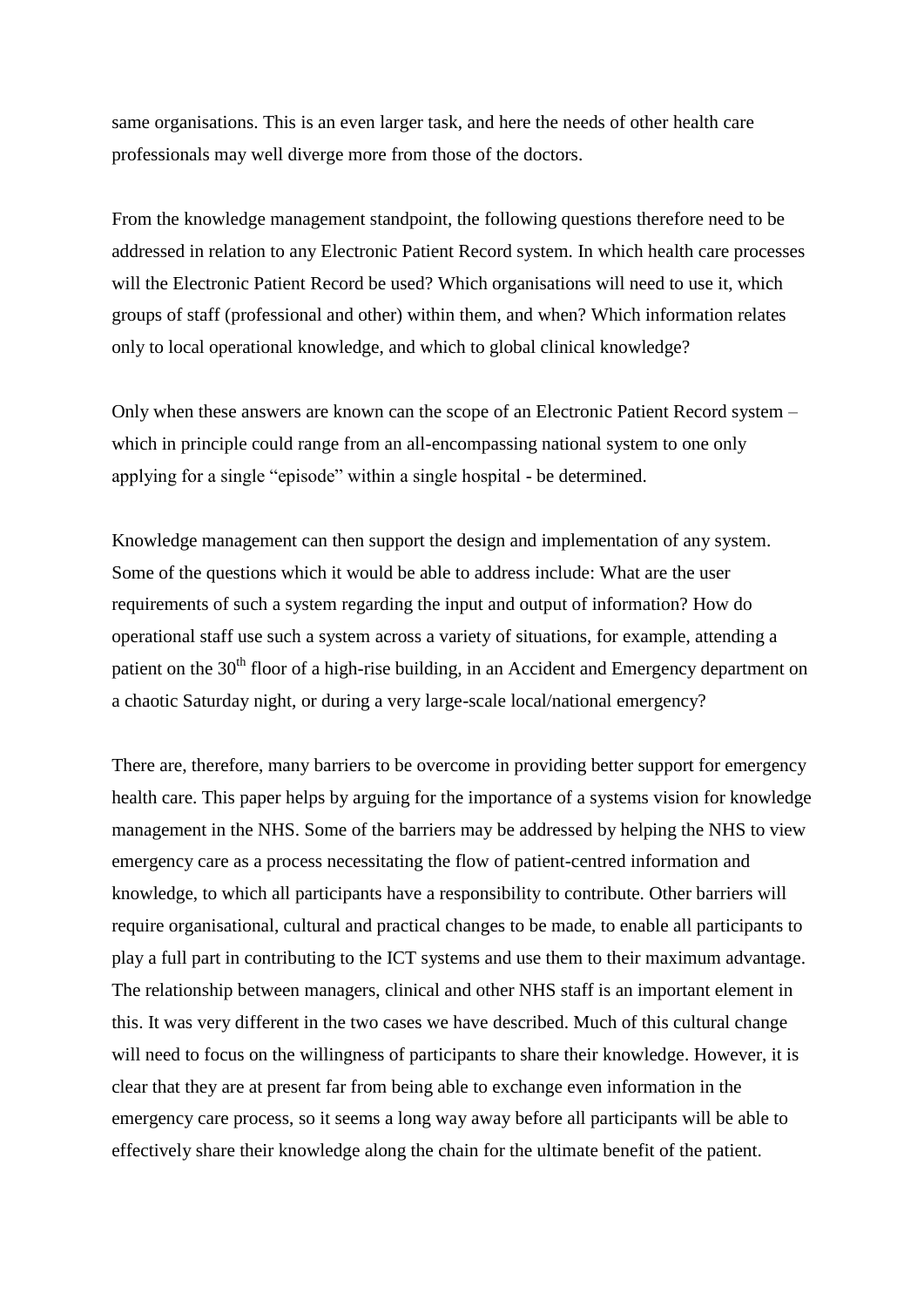# **Acknowledgement**

The authors are grateful for the very helpful comments of two anonymous referees.

# **References**

- 1. Fawcett SE and Cooper MB (2001). Process integration for competitive success: Benchmarking barriers and bridges*. Benchmarking* **8:** 396-412.
- 2. Morash EA and Clinton SR (1998). Supply chain integration: Customer value through collaborative closeness versus operational excellence*. Journal of Marketing Theory and Practice* **6:** 104-120.
- 3. Minnick A, Young WB, and Roberts MJ (1995). 2,000 patients relate their hospital experiences*. Nursing Management* **26:** 25-31.
- 4. Newman K (1994). The Single Visit Clinic: A case study in process re-engineering*. Business Change and Re-engineering* **2:** 10-18.
- 5. Bence V (1995). St. James's Hospital and Lucas Engineering Systems: a BPR collaboration*. Business Change and Re-engineering* **2:** 30-39.
- 6. Arnott S (2003). National buying to slash NHS costs*. Computing*, 26 February.
- 7. Rubenstein-Montano B, Liebowitz J, Buchwalter J, McCaw D, Newman B, Rebeck K, and The Knowledge Management Methodology Team (2001). A systems thinking framework for knowledge management*. Decision Support Systems* **31:** 5-16.
- 8. Argyris C and Schön DA (1978). *Organizational learning, a theory of action perspective*. Addison-Wesley: Reading, Mass.
- 9. Cuthbertson C and Farrington J (2002). Methods for knowledge management strategy formulation: a case study. In: Coakes E, Willis D, and Clarke S (eds). *Knowledge Management in the SocioTechnical World: The Graffiti Continues*. Springer-Verlag: London. pp 139-152.
- 10. Ferrari FM, Fares CB, and Martinelli DP (2002). The systemic approach of SSM: The case of a Brazilian company*. Systemic Practice and Action Research* **15:** 51-66.
- 11. Al-Karaghouli W, Fitzgerald G, and Alshawi S (2002). Knowledge Requirements Systems (KRS): An Approach to Improving and Understanding Requirements. In: Coakes E, Willis D, and Clarke S (eds). *Knowledge Management in the Sociotechnical World: The Graffiti Continues*. Springer-Verlag: London. pp 170-184.
- 12. Senge PM (1990). *The fifth discipline, the art and practice of the learning organization*. Doubleday: New York.
- 13. Coakes E, Willis D, and Clarke S, eds. (2002) *Knowledge Management in the SocioTechnical World: The Graffiti Continues*. Computer Supported Cooperative Work, ed. Diaper D and Sanger C., Springer Verlag: London.
- 14. Reuthe E and Allee V (1999). Knowledge management: Moving the care model from a "snapshot" to a "story"*. Health Forum Journal* **42:** 26-28.
- 15. Desouza KC (2002). Knowledge management in hospitals: A process oriented view and staged look at managerial issues*. International Journal of Healthcare Technology & Management* **4:** 478-497.
- 16. Newell S, Edelman L, Scarbrough H, Swan J, and Bresnen M (2003). 'Best practice' development and transfer in the NHS: the importance of process as well as product knowledge*. Health Services Management Research* **16:** 1-12.
- 17. Checkland P and Scholes J (1990). *Soft Systems Methodology in Action*. John Wiley: Chichester.
- 18. Checkland P (1999). *Systems Thinking, Systems Practice*. John Wiley: Chichester.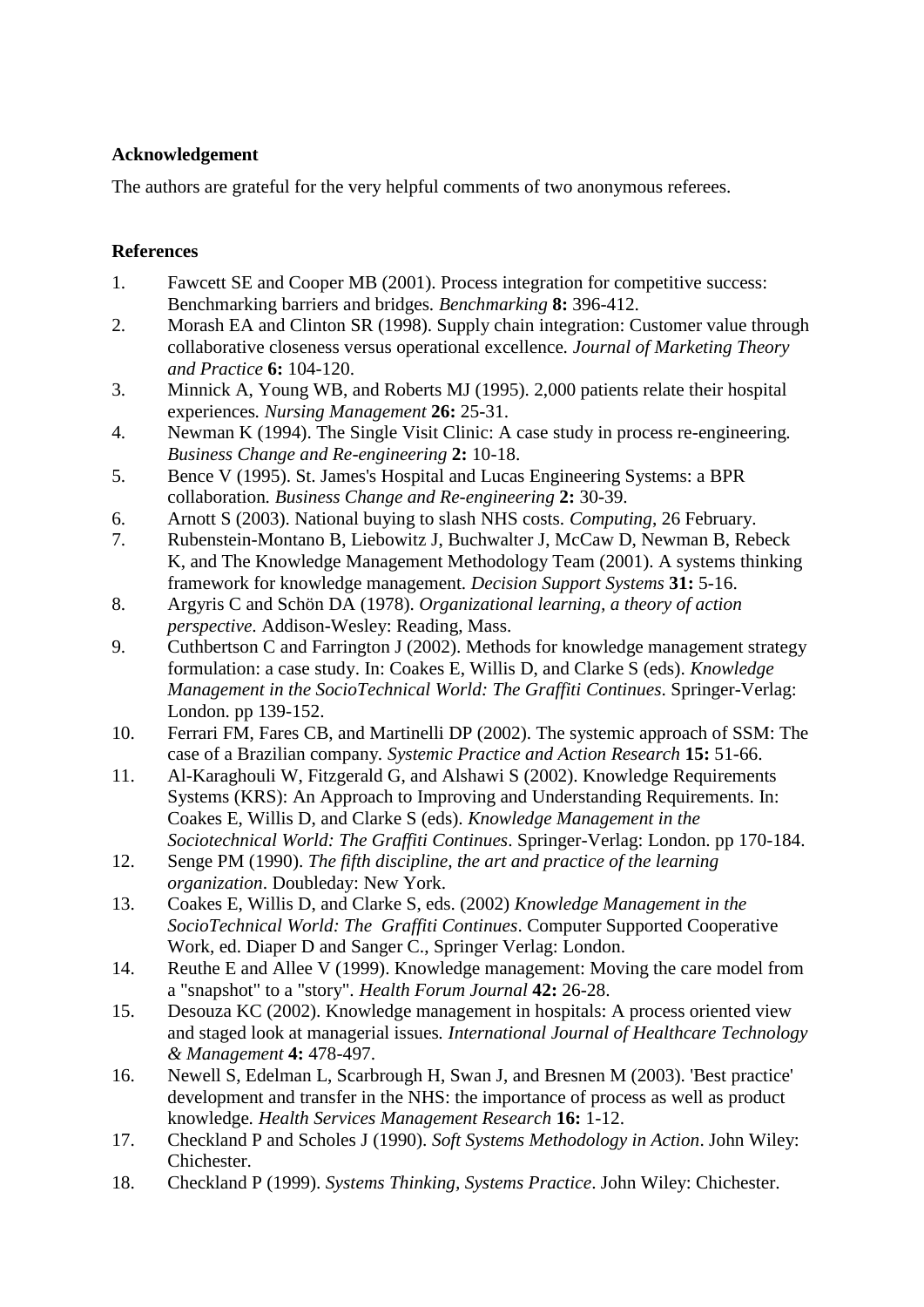- 19. Checkland P and Holwell S (1998). *Information, Systems and Information Systems making sense of the field*. John Wiley: Chichester.
- 20. Lehaney B and Paul RJ (1996). The use of soft systems methodology in the development of a simulation of out-patient services at Watford General Hospital*. Journal of the Operational Research Society* **47:** 864-870.
- 21. Lehaney B, Clarke SA, and Paul RJ (1999). A case of intervention in an outpatients department*. Journal of the Operational Research Society* **50:** 877-891.
- 22. Batalden P and Splaine M (2002). What will it take to lead the continual improvement and innovation of health care in the twenty-first century? *Quality Management in Health Care* **11:** 45-54.
- 23. Van Beveren J (2003). Does health care for knowledge management? *Journal of Knowledge Management* **7:** 90-95.
- 24. Davenport TH and Glaser J (2002). Just-in-time-delivery comes to knowledge management*. Harvard Business Review* **80:** 107-112.
- 25. Melymuka K (2002). Knowledge management helps cut errors by half*. Computerworld*, July 8, 2002 **36:** 44.
- 26. Pedersen MK and Larsen MH (2001). Distributed knowledge management based on product state models –– the case of decision support in health care administration*. Decision Support Systems* **31:** 139-158.
- 27. Ashburner L and Fitzgerald L (1996). Beleaguered professionals: clinicians and institutional change in the NHS. In: Scarbrough H (ed) *The Management of Expertise*. Macmillan Press: Houndmills. pp 190-216.
- 28. Hansen MT, Nohria N, and Tierney T (1999). What's your strategy for managing knowledge? *Harvard Business Review* **77:** 106-116.
- 29. Carter B (2000). The expert's opinion: knowledge management*. Journal of Database Management* **11:** 42-43.
- 30. Scarbrough H and Swan J (2001). Explaining the diffusion of knowledge management: the role of fashion*. British Journal of Management* **12:** 3-12.
- 31. Earl M (2001). Knowledge management strategies: Toward a taxonomy*. Journal of Management Information Systems* **18:** 215-233.
- 32. Alavi M and Leidner DE (2001). Review: Knowledge Management and Knowledge Management Systems: Conceptual Foundations and Research Issues*. MIS Quarterly* **25:** 107-136.
- 33. Forgionne GA and Kohli R (1995). Integrated MSS effects: An empirical health care investigation*. Information Processing & Management* **31:** 879-896.
- 34. Slipy SM (1995). Boston hospital using seven telemedicine systems within facility*. Health Management Technology* **16:** 34.
- 35. Moreno L, Aguilar RM, Pineiro JD, Estevez JI, Sigut JF, and Gonzalez C (2001). Using KADS methodology in a simulation assisted knowledge based system: application to hospital management*. Expert Systems with Applications* **20:** 235-249.
- 36. Moseley L and Mead D (2001). Explaining the low penetration of decision support systems into clinical practice*. Expert Update* **3:** 30-34.
- 37. Standridge CR and Steward D (2000). Using Expert Systems for Simulation Modeling of Patient Scheduling*. Simulation* **75:** 148-156.
- 38. Eden C and Ackermann F (1989). Strategic Options Development and Analysis (SODA) - using a computer to help with the management of strategic vision. In: Doukidis GI, Land F, and Miller G (eds). *Knowledge-based Management Support Systems*. Ellis Horwood: Chichester. pp 198-207.
- 39. Eden C and Ackermann F (1998). *Making Strategy: The Journey of Strategic Management*. Sage: London.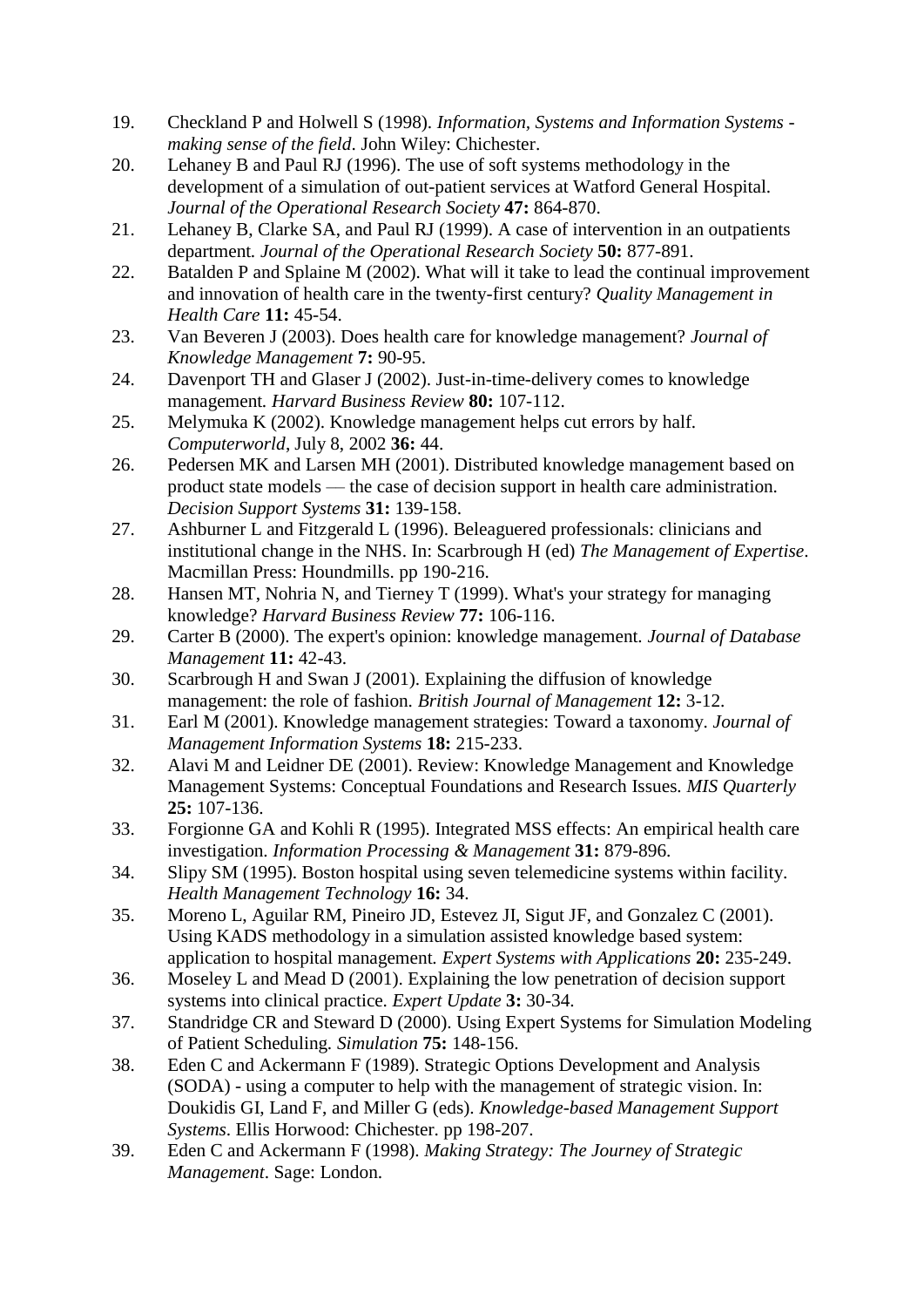- 40. Roginski C (1995). Applying SODA in the NHS A facilitator's story*. OR Insight* **8:** 28-32.
- 41. Shaw D (forthcoming). Evaluating electronic brainstorms using new techniques to analyse the brainstormed ideas*. Journal of the Operational Research Society*.
- 42. Sosik JJ, Avolio BJ, and Kahai SS (1998). Inspiring Group Creativity Comparing Anonymous and Identified Electronic Brainstorming*. Small Group Research* **29:** 3- 31.
- 43. Dennis AR, Haley BJ, and Vandenberg RJ, *A meta-analysis of effectiveness, efficiency, and participant satisfaction in group support systems*, in *International Conference on Information Systems*. 1996: Cleveland, Ohio.
- 44. Shaw D (2003). Evaluating electronic workshops through analysing the 'brainstormed' ideas*. Journal of the Operational Research Society* **54:** 692-705.
- 45. Shaw D, Ackermann F, and Eden C (2003). Sharing knowledge in group problem structuring*. Journal of the Operational Research Society* **54:** 936-948.
- 46. Edwards JS, Collier PM, and Shaw D, *Management accounting and knowledge management*. 2003, CIMA: London.
- 47. Scarbrough H (1996). Strategic IT in financial services: the social construction of strategic knowledge. In: Scarbrough H (ed) *The management of expertise*. Macmillan: Basingstoke. pp 150-173.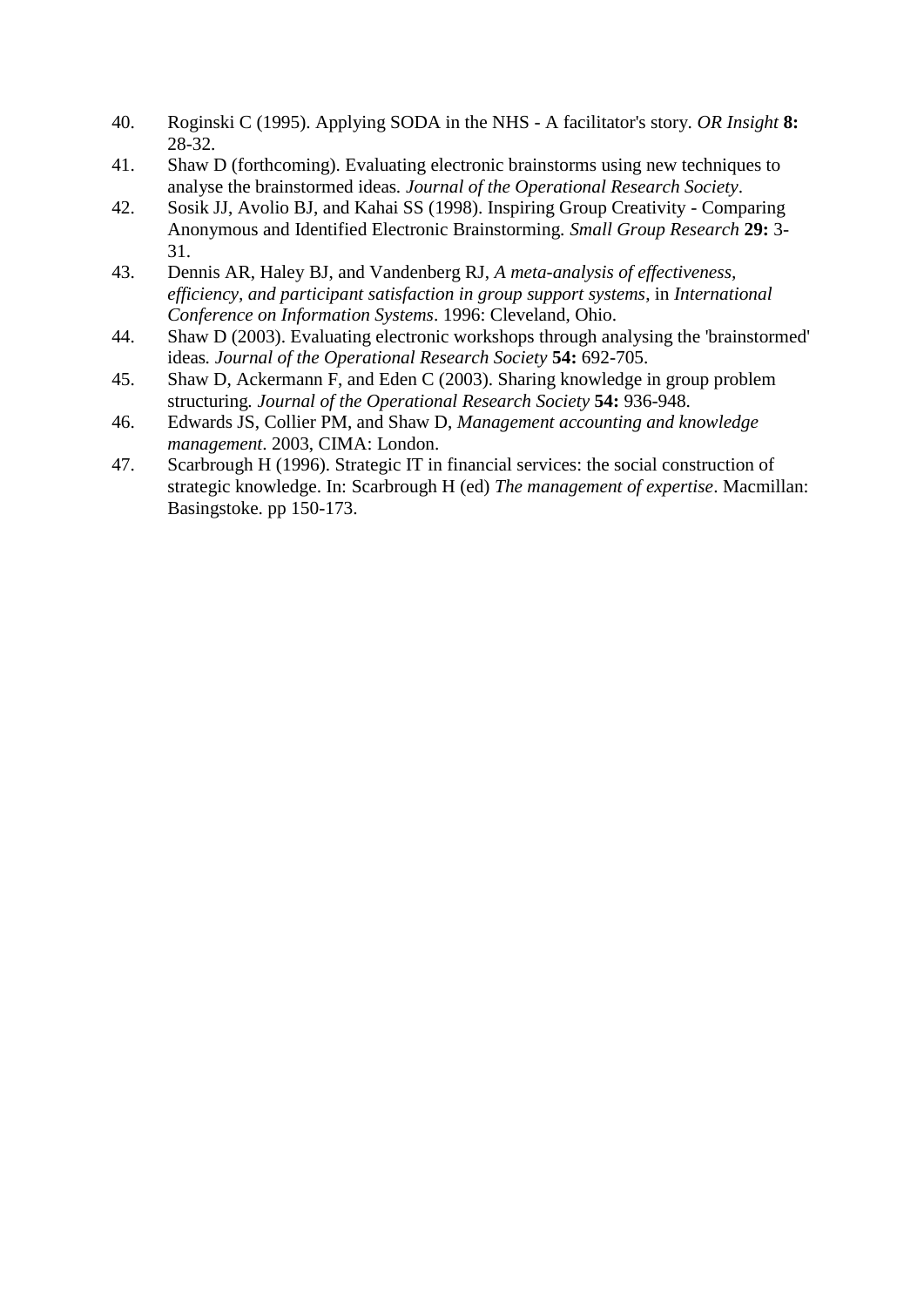List of Figure and Table captions

- Figure 1 An extract of a map from Hospital (to illustrate structure)
- Figure 2 An extract from a map from Ambulance (to illustrate local and global knowledge)
- Table  $1 -$  Notable stages in the research methodology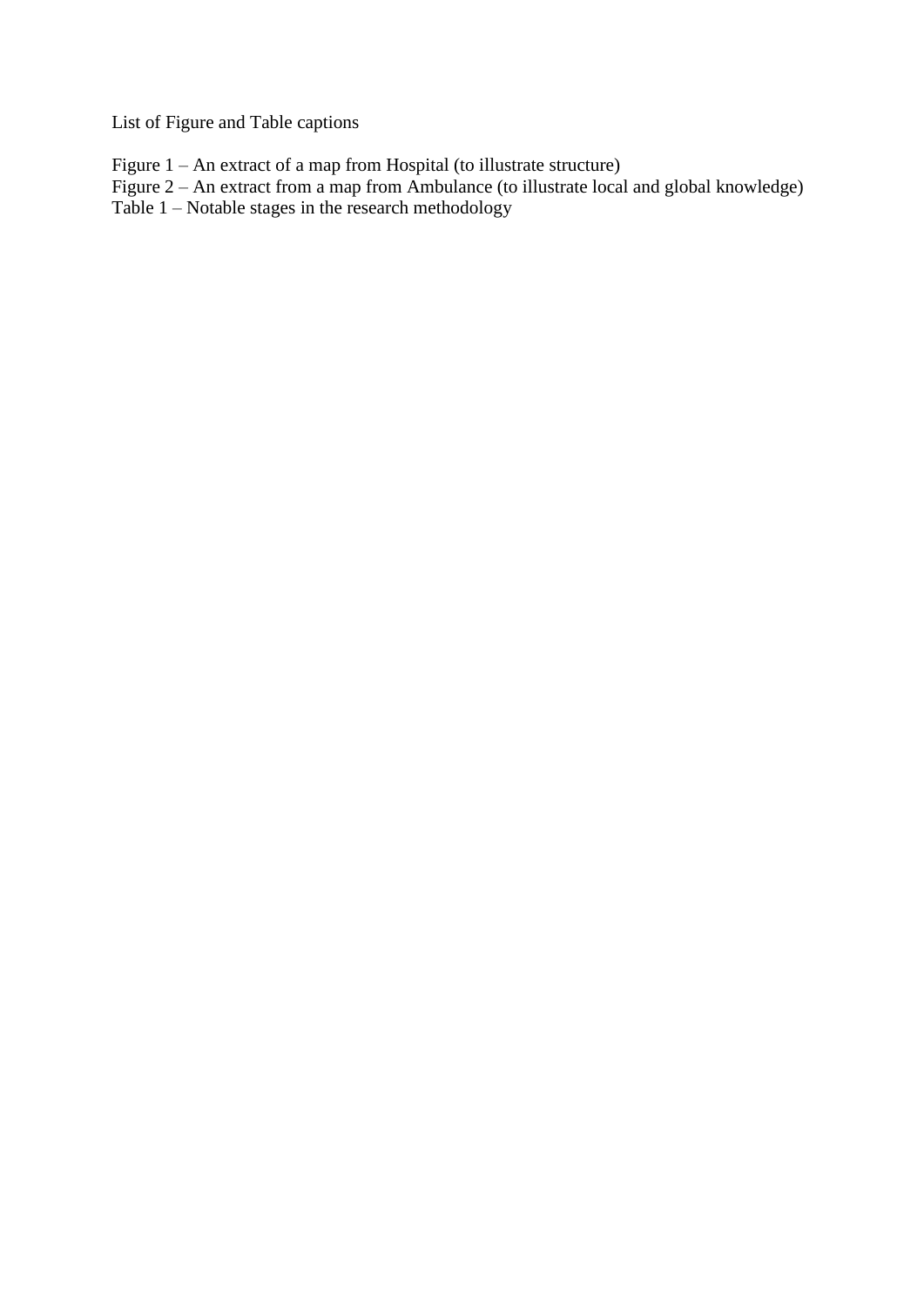

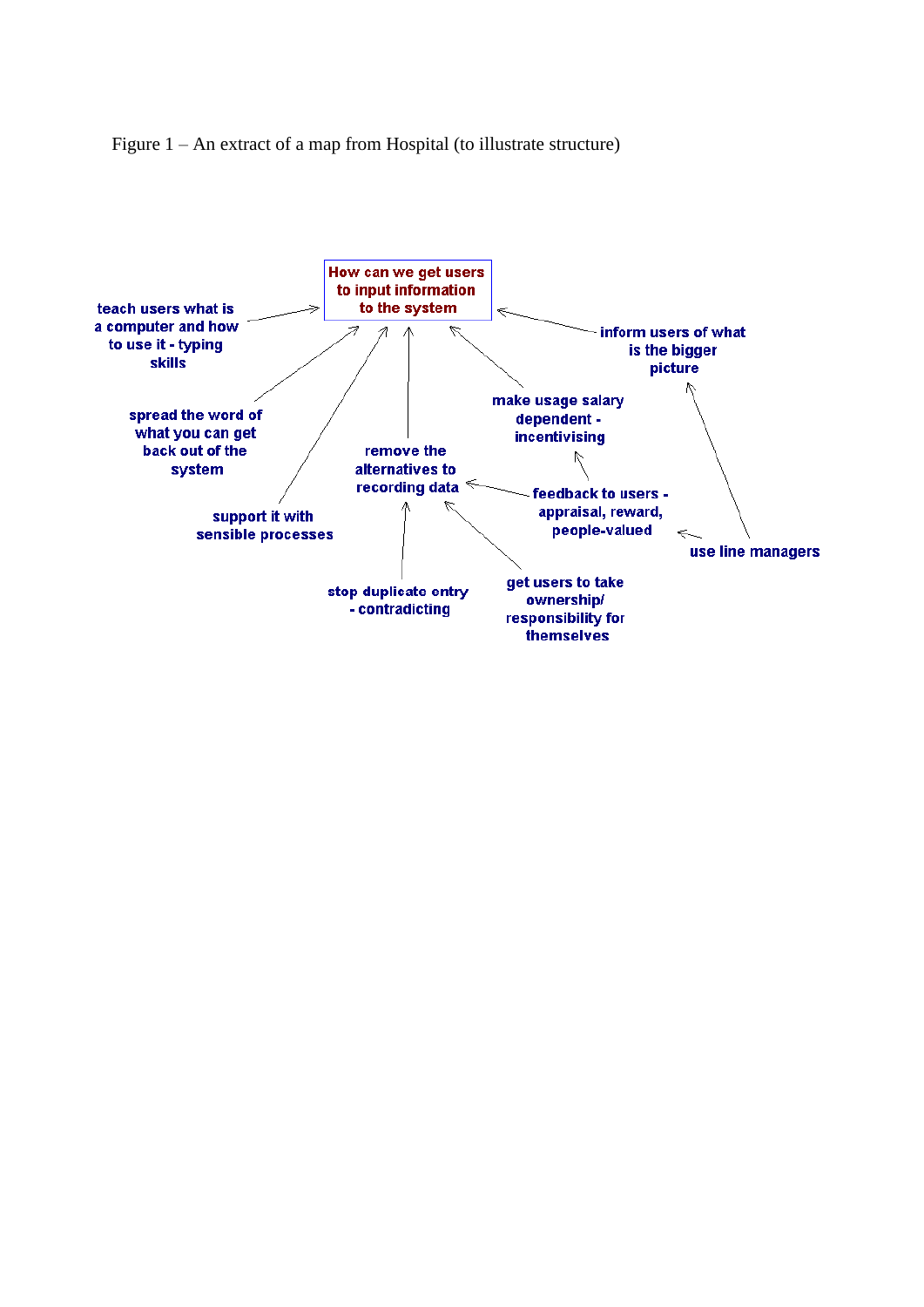